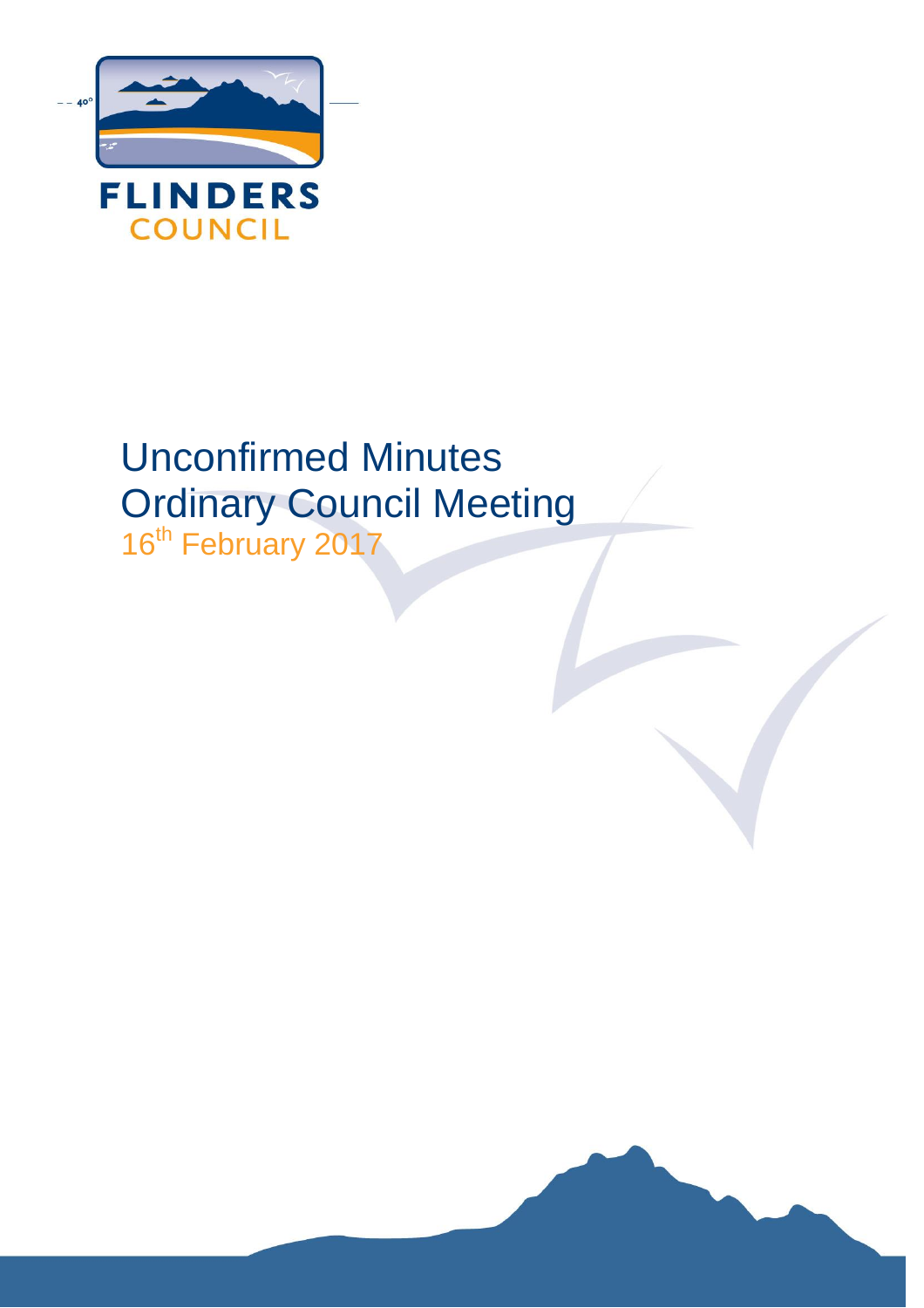# FLINDERS COUNCIL ORDINARY MEETING

# UNCONFIRMED MINUTES

| DATE:                     | Thursday 16 <sup>th</sup> February 2017                  |
|---------------------------|----------------------------------------------------------|
| <b>VENUE:</b>             | <b>Furneaux Arts and Entertainment Centre, Whitemark</b> |
| <b>COMMENCING: 1.00pm</b> |                                                          |

### PRESENT

Mayor Carol Cox Deputy Mayor Marc Cobham Cr Chris Rhodes Cr Peter Rhodes Cr Ken Stockton Cr David Williams Cr Gerald Willis

### APOLOGIES

Nil

### STAFF IN ATTENDANCE

Bill Boehm - General Manager Lauren Moraitis - Services Coordinator (Minute Taker) Megan Boyes - Finance Officer (Minute Taker)

### CONFIRMATION OF MINUTES

21.02.2017 Moved: Deputy Mayor M Cobham Seconded: Cr Ken Stockton That the Minutes from the Ordinary Council Meeting held on the  $17^{\text{th}}$  January 2017 be confirmed.

### CARRIED (6-1)

For: Mayor Carol Cox, Deputy Mayor Marc Cobham, Cr Peter Rhodes, Cr Ken Stockton, Cr Chris Rhodes and Cr David Williams. Against: Cr Gerald Willis (abstained)

### PUBLIC QUESTION TIME

### Question 1: David Grutzner

Would I be correct in assuming that there is little that Council can do in regard to the new 'TRAINING LEVY" which has recently been introduced by the State Government as yet another additional cost associated with all future development applications on Flinders Island?

### Mayor's Response:

The question was taken on notice.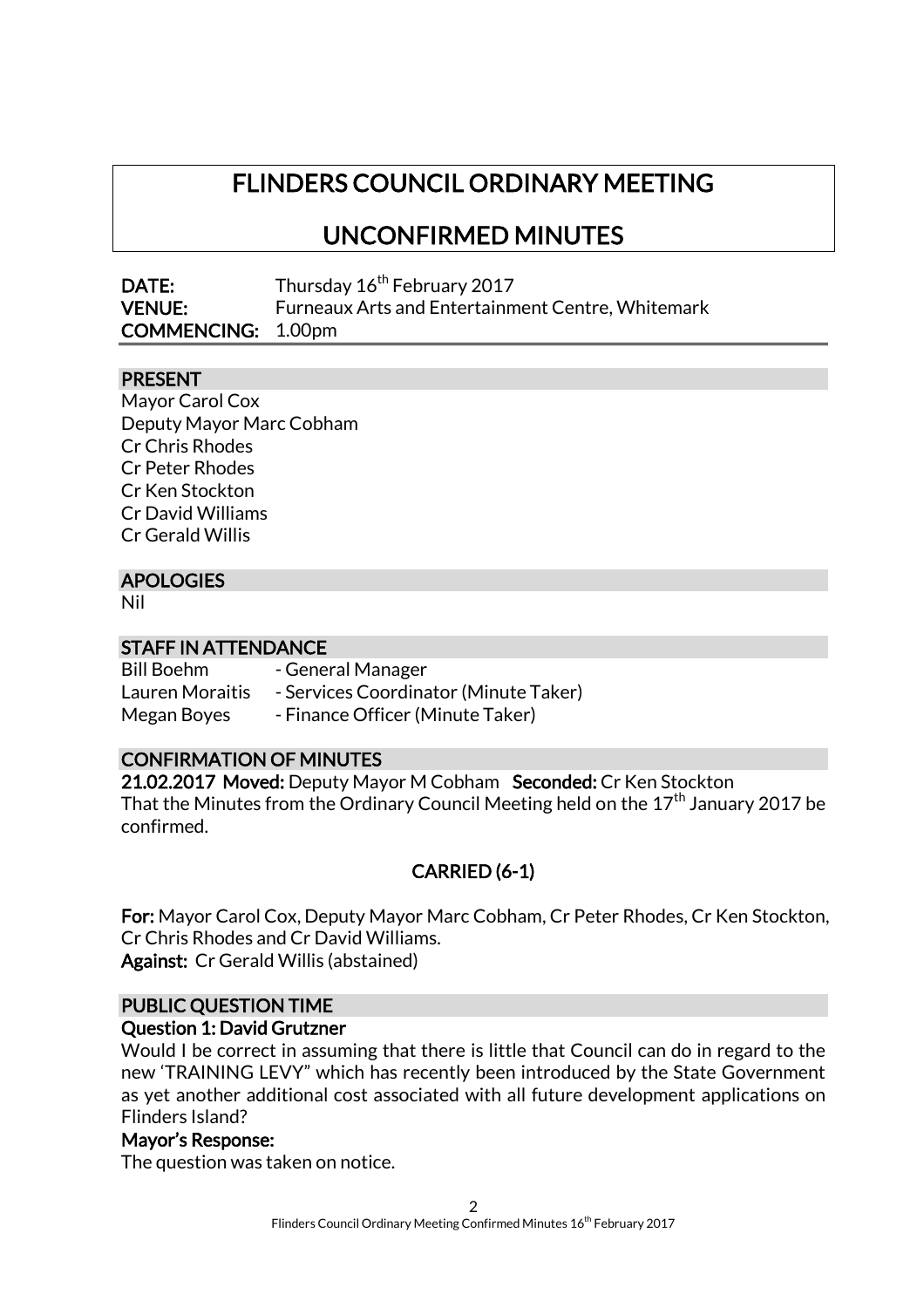### Question 2: David Tresemer

What is the Local Government Association of Tasmania meeting about, the duration of the meeting and where can I find the agenda?

### Mayor's Response:

Information relating to meetings, including agendas are available to the public and can be found on the Local Government of Tasmania's website.

### Question 3: Deputy Mayor M Cobham on behalf of Margaret Goss

When will the road signage be installed that relates to cyclists overtaking distances of 1.5meters? Council approved this initiative some time ago.

### Mayor's Response:

The question was taken on notice.

### COUNCILLOR'S QUESTIONS ON NOTICE

Nil

#### COUNCILLOR'S QUESTIONS WITHOUT NOTICE Question 1: Cr D Williams

Seeing that we have had no feedback on the resolution of the Flinders Island Aboriginal Association Inc.'s (FIAAI) green waste issue, could we please have an update now?

### General Manager's Response

The General Manager met with Maxine Roughley of FIAAI and advised that green waste will be reinstated at the waste transfer station once the fire season has finished and it is safe to do so. Council had no choice but to act in the way that it did.

### Question 2: Deputy Mayor M Cobham

Some residents are concerned at the arrangements TasWater has in place for the storage of water supplies at Lady Barron i.e. the use of a number of poly tanks. Their concern relates to the suitability of these in a high risk bushfire zone. Is Council satisfied that the location and placement of the tanks is appropriate?

### Mayor's Response:

The question was taken on notice.

### Question 3: Deputy Mayor M Cobham

Is Sharp Airlines in compliance with normal payment terms for money that Council collects from them?

### Mayor's Response:

Yes.

### Question 4: Deputy Mayor M Cobham

Is Council able to raise with Parks and Wildlife staff the issue that one of the longstanding access points to the coastal reserve at Emita has become overgrown and as a

3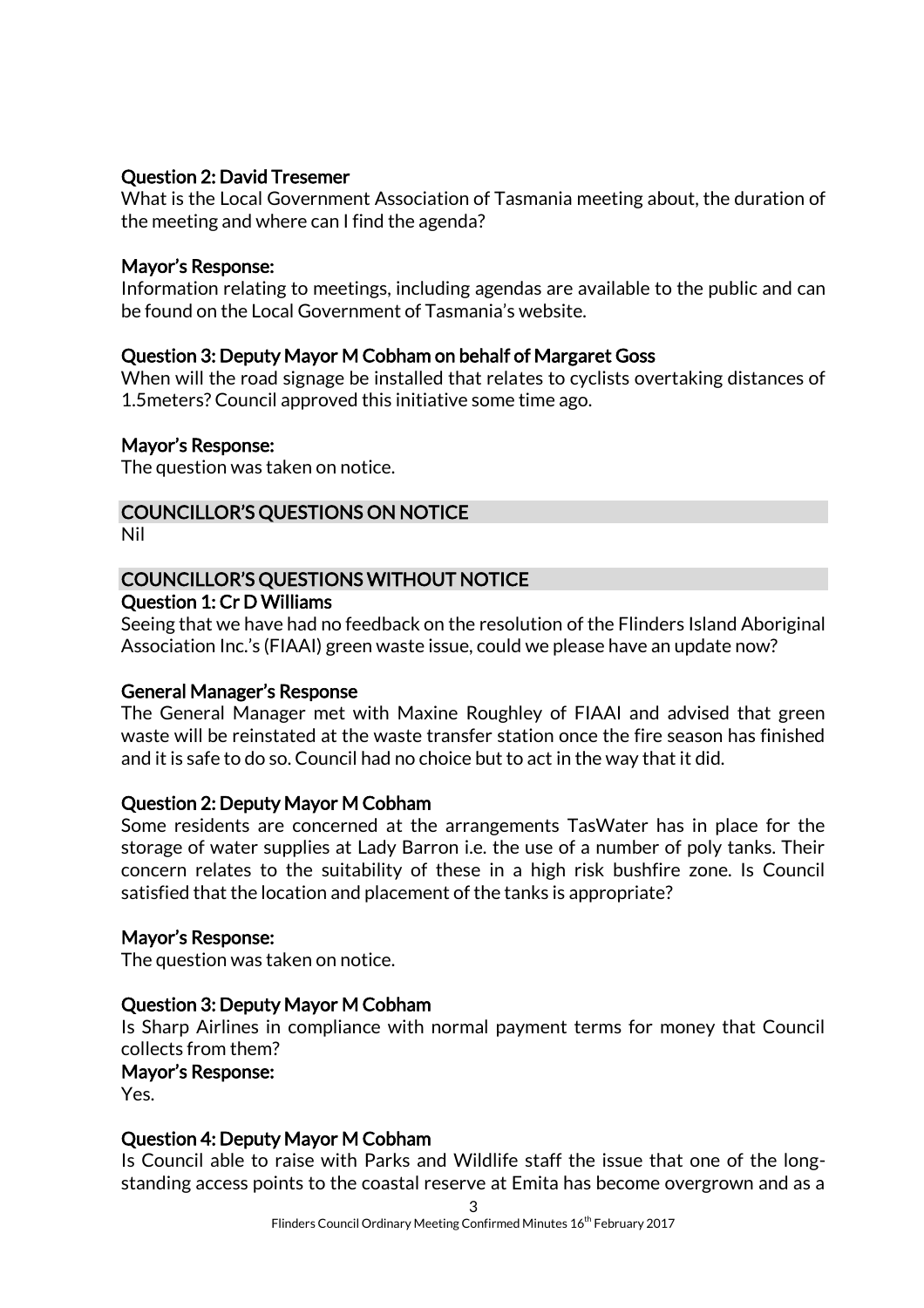result impassable? The track, historically known as the "Fairy Dell" was used on a regular basis by local residents and visitors.

### Mayor's Response:

The question was taken on notice – but local residents should raise the issue with parks.

### Question 5: Cr Chris Rhodes

Is the Lughrata gravel pit in use?

#### General Manger's Response:

The question was taken on notice.

#### LATE AGENDA ITEMS

The following has been received as a late agenda item:

• Notice of Motion from Cr Gerald Willis - TasWater Consultation Issues Paper for Price and Services Plan 3

Pursuant to S65(1) of the *Local Government Act 1993*, the General Manager confirms that he has had sufficient time to consider the item and to provide expert advice in relation to the item; that it was not possible to include the item on the agenda as the Councillor was not able to prepare the report in time and that the matter is time dependent and therefore urgent.

Under S8(6) of the Local Government (Meeting Procedures) Regulations 2015, this item may be considered at this meeting by absolute majority vote.

### **DECISION**

22.02.2017 Moved: Cr G Willis Seconded: Deputy Mayor M Cobham Under S8(6) of the Local Government (Meeting Procedures) Regulations 2015, the late agenda item Notice of Motion from Cr Gerald Willis - TasWater Consultation Issues Paper for Price and Services Plan 3, be considered as Item C1 at this meeting.

### CARRIED UNANIMOUSLY (7-0)

For: Mayor Carol Cox, Deputy Mayor Marc Cobham, Cr Peter Rhodes, Cr Chris Rhodes, Cr Ken Stockton, Cr David Williams and Cr Gerald Willis.

### DECLARATION OF PECUNIARY INTEREST

Nil

# LEAVE OF ABSENCE

Nil

#### **PETITIONS**

Nil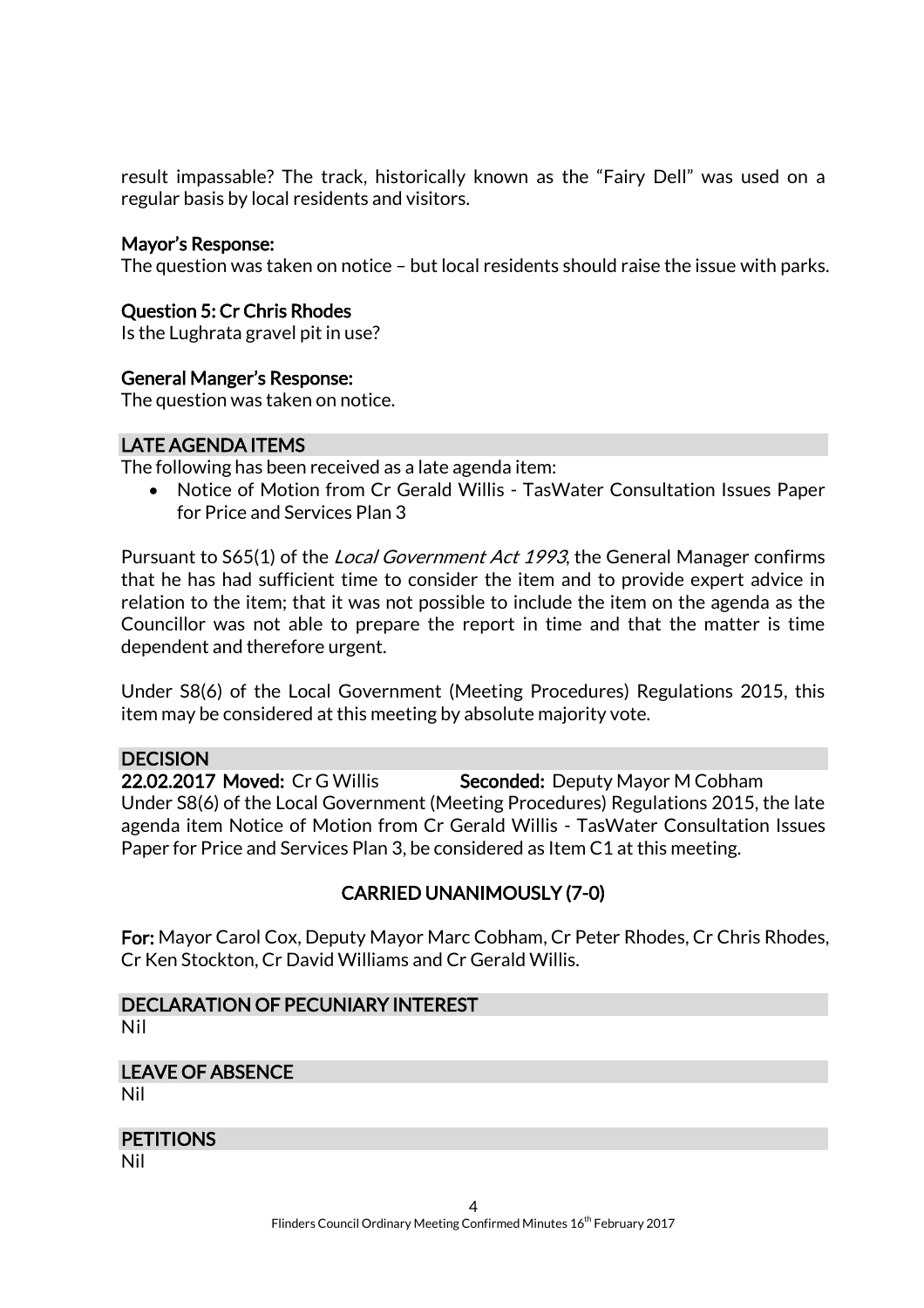### WORKSHOPS & INFORMATION FORUMS File No: COU/0205

### Council Workshop held on 2<sup>nd</sup> February 2017

Council held a Workshop on the following subjects:

- Item 1 Council Image / Professional Development
- Item 2 General Manager's Update
- Item 3 Review of Code of Tender and Contracts Policy
- Item 4 Review of Public Question Time Policy
- Item 5 Legal Advice Policy
- Item 6 Flinders Island Tourism and Business Inc. Update on Expenditure on Marketing Program
- Item 7 Sale of Land
- Item 8 Council Investments
- Item 9 Purchasing of Vehicles
- Item 10 Blue Rocks Master Plan

#### Councillors Present:

Mayor Carol Cox, Deputy Mayor Marc Cobham, Cr Peter Rhodes, Cr Ken Stockton, Cr Gerald Willis (Item 1, 2, 3 & 6) and Cr David Williams.

### Apologies:

Cr Chris Rhodes

### Staff Present:

| <b>Bill Boehm</b> | <b>General Manager</b>                                    |
|-------------------|-----------------------------------------------------------|
|                   | Sophie Pitchford Corporate Services Manager (Item 8 only) |
| Robyn Cox         | Strategic Planner (Item 10 only)                          |

As workshops and information sessions are for information and discussion purposes only, no decisions are made or foreshadowed at these proceedings.

### VOTING REQUIREMENTS:

Simple Majority

### RECOMMENDATION:

That the Council Workshop held on 2<sup>nd</sup> February 2017 be noted.

### DECISION:

23.02.2017 Moved: Deputy Mayor M Cobham Seconded: Cr P Rhodes That the Council Workshop held on 2<sup>nd</sup> February 2017 be noted.

### CARRIED UNANIMOUSLY (7-0)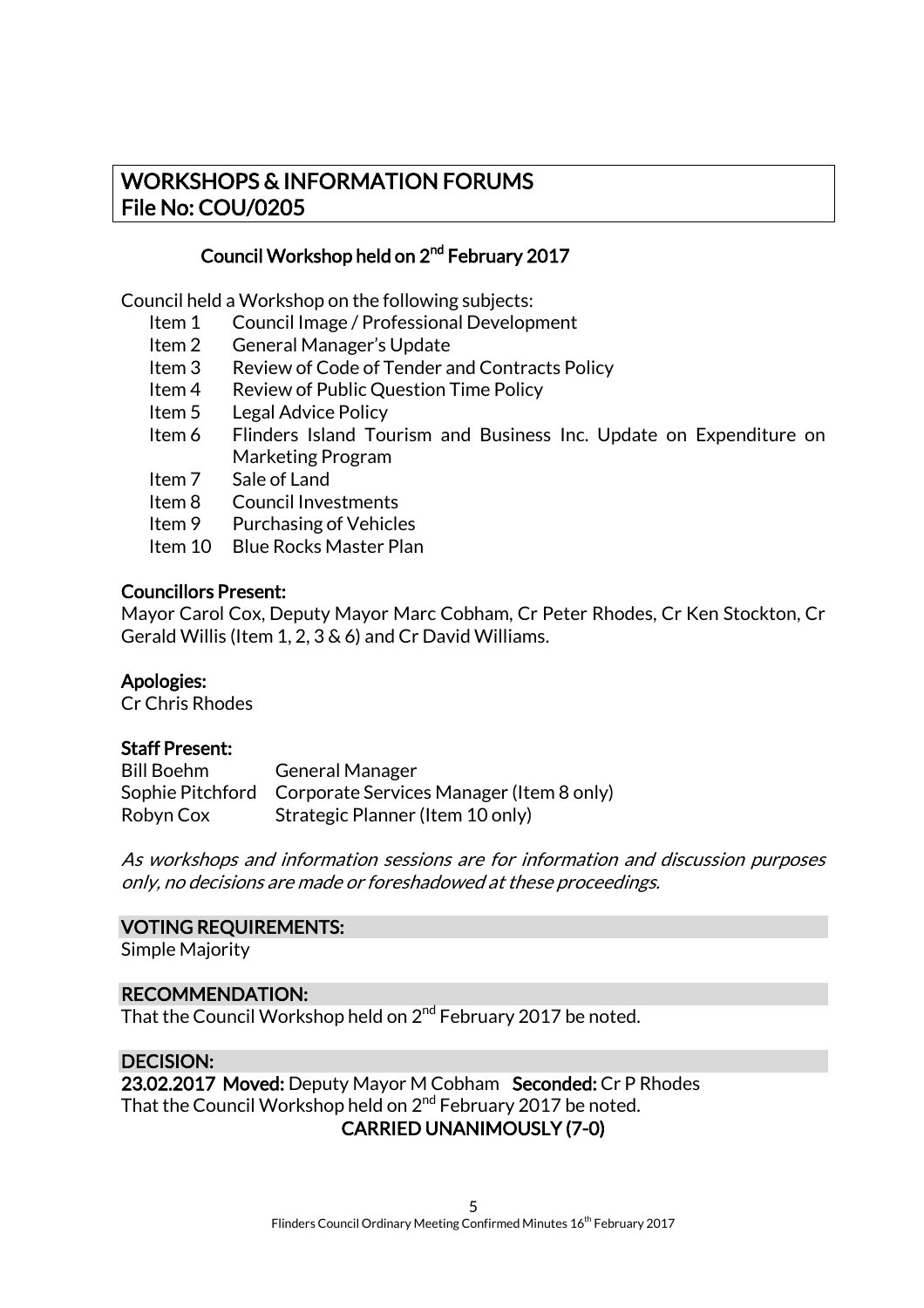For: Mayor Carol Cox, Deputy Mayor Marc Cobham, Cr Peter Rhodes, Cr Chris Rhodes, Cr Ken Stockton, Cr David Williams and Cr Gerald Willis.

### PUBLIC MEETINGS

Nil

### PUBLICATIONS/REPORTS TABLED FOR COUNCIL INFORMATION Nil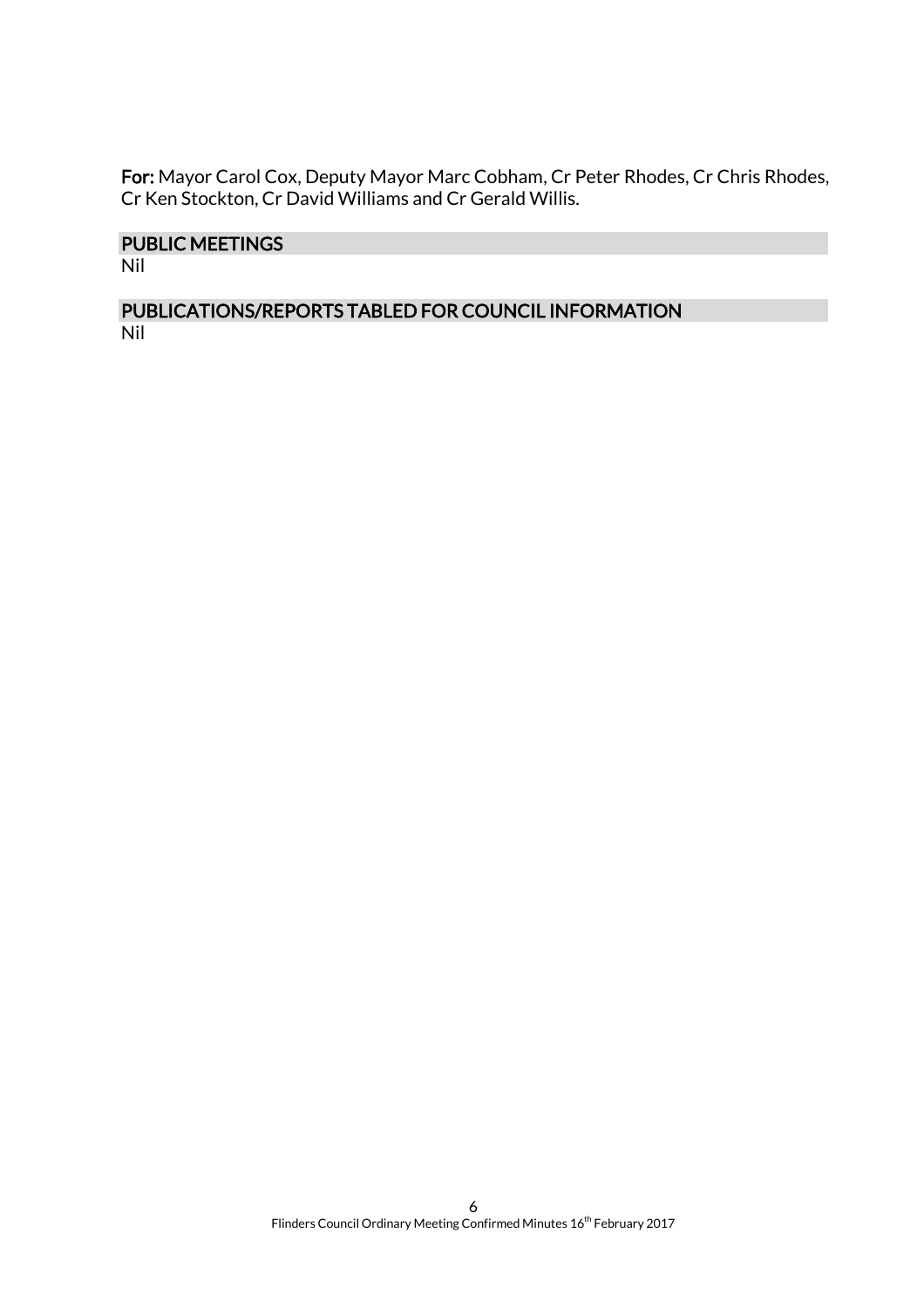### REPORTS TO BE RECEIVED

### Flinders Council Audit Panel

File No: FIN/0401

**<u>Annexure 1:</u> Flinders Council Audit Panel Meeting 3<sup>rd</sup> February 2017 Unconfirmed Minutes** 

### OFFICER'S REPORT (Bill Boehm, General Manager):

The unconfirmed minutes of the Flinders Council Audit Panel meeting held Friday 3<sup>rd</sup> February 2017 have been provided for consideration. The minutes outline what the committee has been working on to date and can now be noted by Council.

### OFFICER'S RECOMMENDATION

That the unconfirmed minutes of the Flinders Council Audit Panel meeting held Friday 3<sup>rd</sup> February 2017 be noted.

### DECISION:

24.02.2017 Moved: Cr D Williams Seconded: Cr G Willis That the unconfirmed minutes of the Flinders Council Audit Panel meeting held Friday 3<sup>rd</sup> February 2017 be noted.

### CARRIED UNANIMOUSLY (7-0)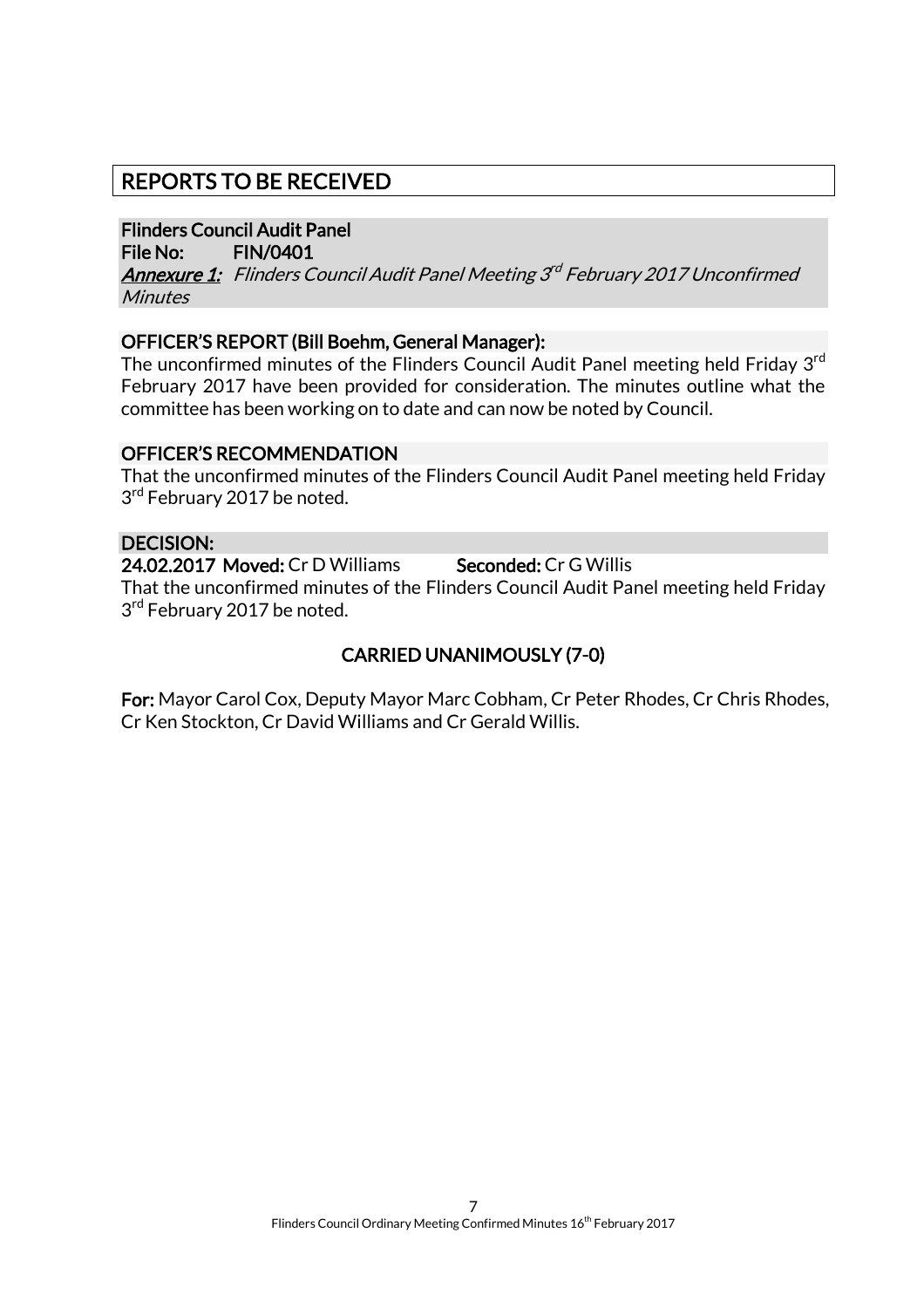# COUNCILLORS' REPORTS

### Deputy Mayor's Report<br>File No: COU/060 COU/0600

### ACTIVITIES:

| <b>DATE</b> | <b>ITEM</b>                                                    |
|-------------|----------------------------------------------------------------|
| 17/01/17    | Enquiry from resident re Emita site re-naming                  |
| 18/01/17    | Dinner meeting with Local Government of Tasmania (LGAT) Chief  |
|             | <b>Executive Officer and President</b>                         |
| 19/01/17    | Meeting with Police Commander of Northern District, Inspector  |
|             | in Charge North East Division and General Manager              |
| 19/01/17    | Council meeting with Police representatives (as above)         |
| 19/01/17    | <b>Monthly Council Meeting</b>                                 |
| 20/01/17    | Assisted Emita Hall Special Committee members to operate bar   |
|             | as fundraiser for Acoustic Supper event for Furneaux Islands   |
|             | Festival                                                       |
| 20/01/17    | Assisted with pack up and "bump-out" of Acoustic Supper event  |
| 21/01/17    | Attended Furneaux Islands Festival Market Day in Whitemark     |
| 22/01/17    | Assisted with barbecue for Furneaux Islands Festival Community |
|             | Day event                                                      |
| 24/01/17    | Meeting with Emita resident re roadside vegetation<br>being    |
|             | unsightly and a bushfire risk                                  |
| $24/01 -$   | <b>Acting Mayor</b>                                            |
| 01/02/17    |                                                                |
| 02/02/17    | <b>Council Workshop</b>                                        |
| 02/02/17    | Enquiry from resident re Quarry Development Application        |

### CORRESPONDENCE IN:

| <b>DATE</b> | <b>WHO</b>             | <b>SUBJECT</b>          |
|-------------|------------------------|-------------------------|
| 27/01/17    | Maree Tetlow, Chief    | Issues with NBN rollout |
|             | Executive Officer, NTD |                         |
|             | Tasmania               |                         |

### CORRESPONDENCE OUT:

| <b>DATE</b> | <b>WHO</b>                    | <b>SUBJECT</b>                           |
|-------------|-------------------------------|------------------------------------------|
| 28/01/17    | Maree Tetlow, Chief           | Response re NBN rollout                  |
|             | <b>Executive Officer, NTD</b> |                                          |
|             | Tasmania                      |                                          |
| 30/01/17    | Robyn Dilger                  | Congratulations on Australia Day honours |
| 30/01/17    | <b>Mhairi Bradley</b>         | Congratulations on Australia Day honours |

### RECOMMENDATION:

That the Deputy Mayor's report be received.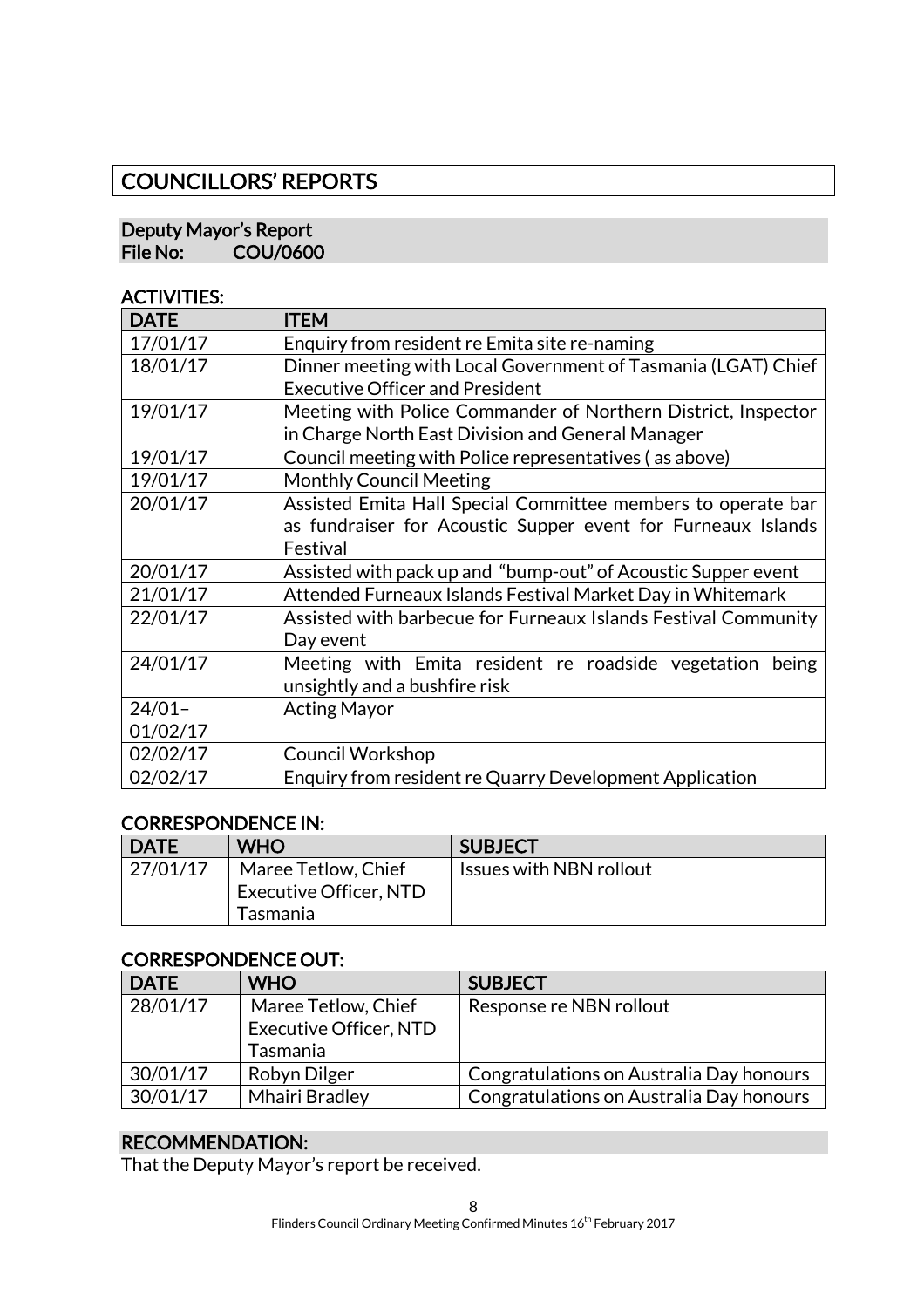### DECISION:

25.02.2017 Moved: Cr G Willis Seconded: Cr D Williams That the Deputy Mayor's report be received.

### CARRIED UNANIMOUSLY (7-0)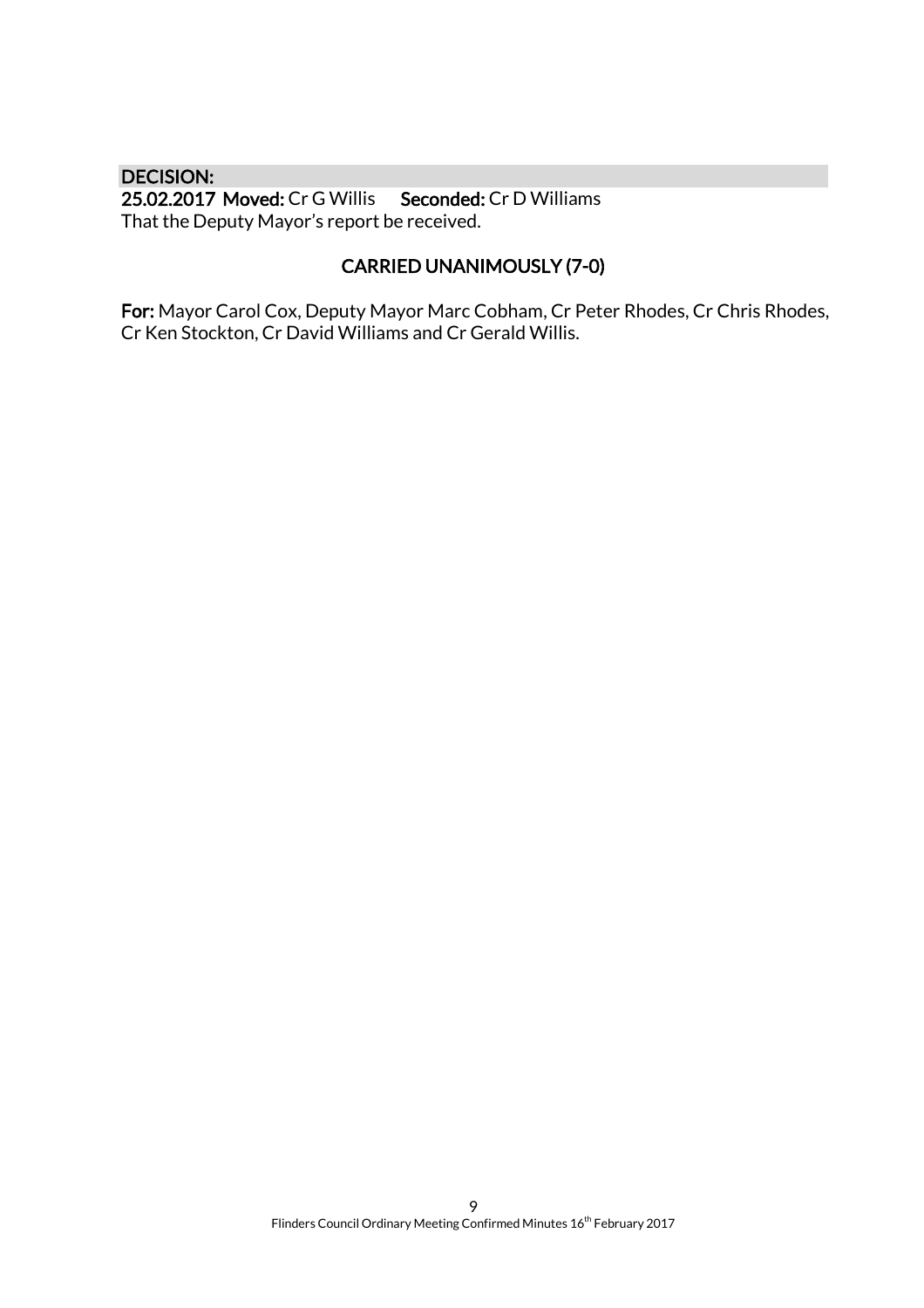### Report from Councillor Gerald Willis as the Flinders Council Representative on TasWater Owners' Representatives Committee File No: COU/0312

| <b>DATE</b> | <b>WHO</b>                                                                                                                                      | <b>SUBJECT</b>                                                                                                                                                                           |
|-------------|-------------------------------------------------------------------------------------------------------------------------------------------------|------------------------------------------------------------------------------------------------------------------------------------------------------------------------------------------|
| 25/01/17    | <b>Email from Kimbra</b><br>Constantine, Executive<br>Assistant to Ailsa Sypkes,<br><b>General Manager Legal and</b><br>Governance for TasWater | Advising that a quarterly update to<br>Owners' Representatives will be<br>provided in the northern region on<br>Thursday 10 August at 2:00 pm in<br>Launceston - I replied as an apology |
| 25/01/17    | Email from Kimbra<br>Constantine, Executive<br>Assistant to Ailsa Sypkes,<br><b>General Manager Legal and</b><br>Governance for TasWater        | Advising that a General Meeting will be<br>held on Thursday 11 May at 10:00 am in<br>Launceston - I replied as a tentative<br>attendee                                                   |
| 25/01/17    | <b>Email from Kimbra</b><br>Constantine, Executive<br>Assistant to Ailsa Sypkes,<br>General Manager Legal and<br>Governance for TasWater        | Advising that an Annual General Meeting<br>will be held on Thursday 9 November at<br>10:30 am in Launceston - I replied as an<br>attendee.                                               |
| 27/01/17    | Letter from Eamon Sullivan,<br>Program Manager Price and<br>Service Plan to Mayor Cox                                                           | Advising that a Consultation Issues Paper<br>for Price and Service Plan 3 had been<br>released and that submissions can be<br>made until 17 February 2017                                |
| 27/01/17    | Email from Ailsa Sypkes,<br><b>General Manager Legal and</b><br>Governance for TasWater                                                         | Advising that a quarterly update to<br>Owners' Representatives will be<br>provided in the northern region on Friday<br>17 February 2017 - I replied as an<br>apology                     |
| 02/02/17    | <b>Email from Kimbra</b><br>Constantine, Executive<br>Assistant to Ailsa Sypkes,<br>General Manager Legal and<br>Governance for TasWater        | Advising that a quarterly update to<br>Owners' Representatives will be<br>provided in the northern region on<br>Thursday 23 February 2017 - I replied as<br>an apology                   |

### CORRESPONDENCE IN:

### RECOMMENDATION:

That the report from Councillor Gerald Willis as the Flinders Council Representative on TasWater Owners' Representatives Committee be received.

### DECISION:

26.02.2017 Moved: Cr K Stockton Seconded: Cr P Rhodes

That the report from Councillor Gerald Willis as the Flinders Council Representative on TasWater Owners' Representatives Committee be received.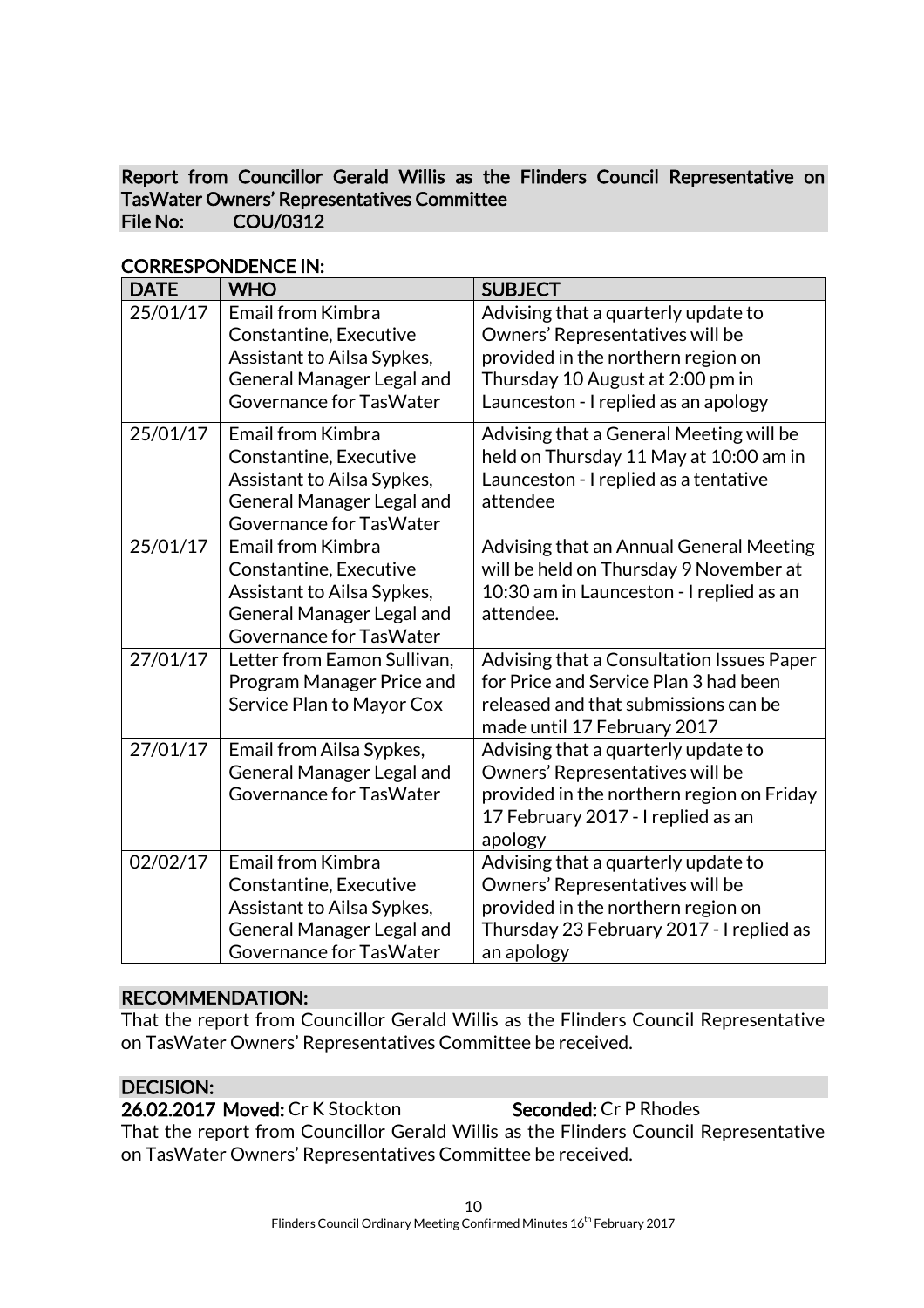### CARRIED UNANIMOUSLY (6-0)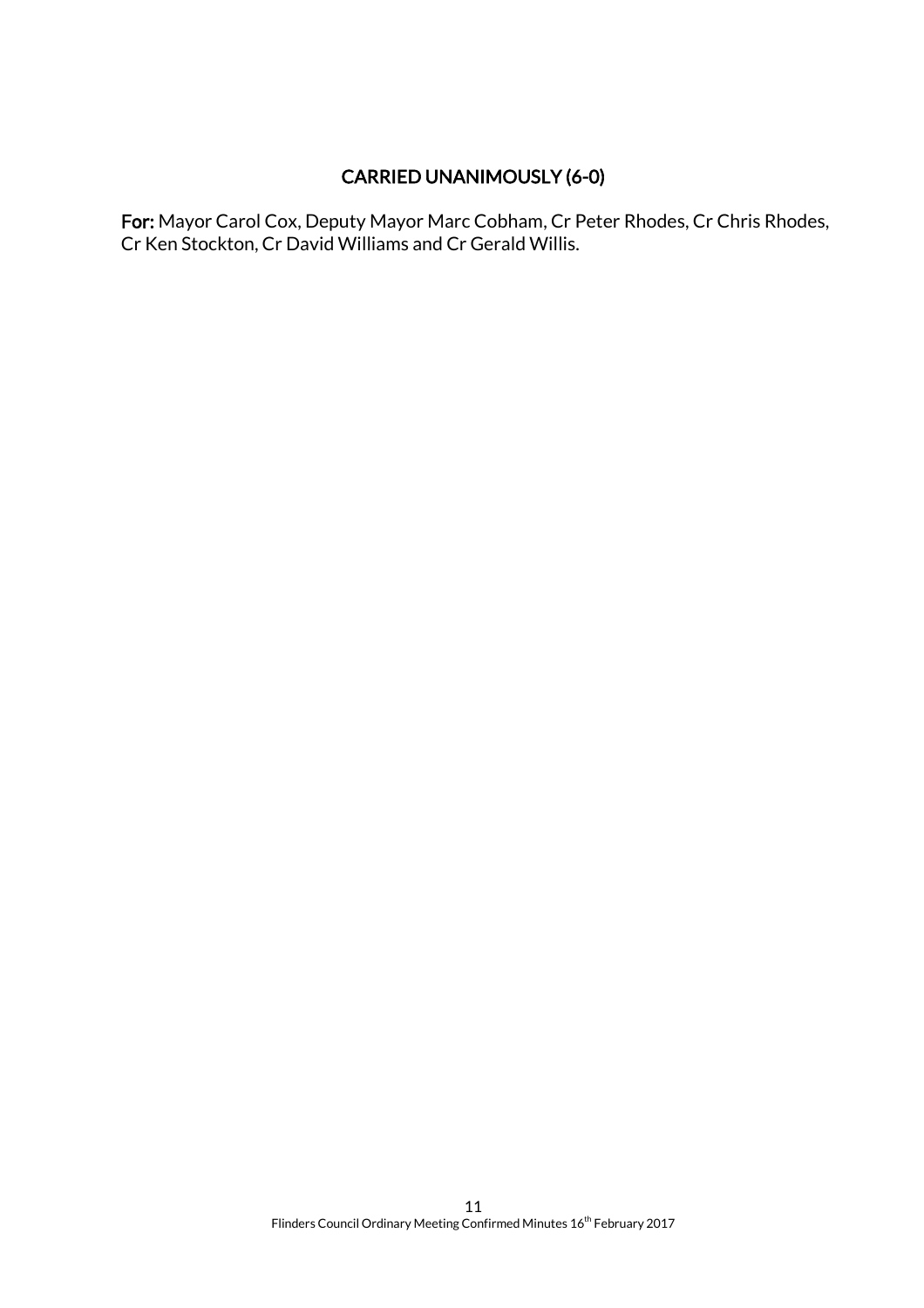### MAYOR'S REPORT:

| <b>ACTION</b>            | <b>Information</b> |
|--------------------------|--------------------|
| <b>PROPONENT</b>         | Mayor C Cox        |
| <b>FILE REFERENCE</b>    | COU/0600           |
| <b>ASSOCIATED PAPERS</b> | Nil                |

### REPORT:

### APPOINTMENTS:

| 19/01/17  | Council Meeting with K Stephenson, Chief Executive Officer and Mayor<br>D Chipman, President of Local Government Association of Tasmania<br>(LGAT) |
|-----------|----------------------------------------------------------------------------------------------------------------------------------------------------|
| 19/01/17  | <b>Ordinary Meeting of Council</b>                                                                                                                 |
| 20/01/17  | Furneaux Islands Festival Acoustic Supper at Emita Hall                                                                                            |
| 21/01/17  | Furneaux Islands Festival Street Market at Whitemark                                                                                               |
| 21/01/17  | Furneaux Islands Festival Veranda Music at Lady Barron Furneaux                                                                                    |
|           | Tavern                                                                                                                                             |
| 22/01/17  | Furneaux Islands Festival Community Day at Lady Barron Flinders                                                                                    |
|           | Island Aboriginal Association Inc. Park                                                                                                            |
| 23/01/17  | Interview with Mercury re Weekend Magazine                                                                                                         |
| $24/01 -$ | Deputy Mayor, Cr Marc Cobham as Acting Mayor                                                                                                       |
| 01/02/17  |                                                                                                                                                    |
| 02/02/17  | Council Workshop                                                                                                                                   |
| 05/02/17  | Flinders Island Fresh Farmers Market at Furneaux Tavern                                                                                            |

Northern Tasmania Development Corporation (NTDC):

The constitution for the new Corporation as previously approved by Council has been amended to fit with the requirements of the Australian Securities and Investments Commission (ASIC) for registration, making it as bland as possible. The changes made are not substantive changes to the structure of the intent of the documentation and previous arrangements made between member councils and NTDC and a "Letter of Comfort" regarding the changes has been supplied by the solicitor.

Undertaking the above enables the 'voluntary transfer' of Northern Tasmania Development as an association to NTDC Limited to be effected.

### Emita Walkway:

At the October Ordinary Council Meeting, Council agreed to accept the donation of a strip of land two metres wide for a walking track between the Port Davey and Allports Roads at Emita (Motion 244.10.2016). Due to practicalities that have since arisen, including drainage issues, the development of the track will no longer proceed. The receipt of correspondence to Councillors from the land owner regarding the changed circumstances is recorded in this report.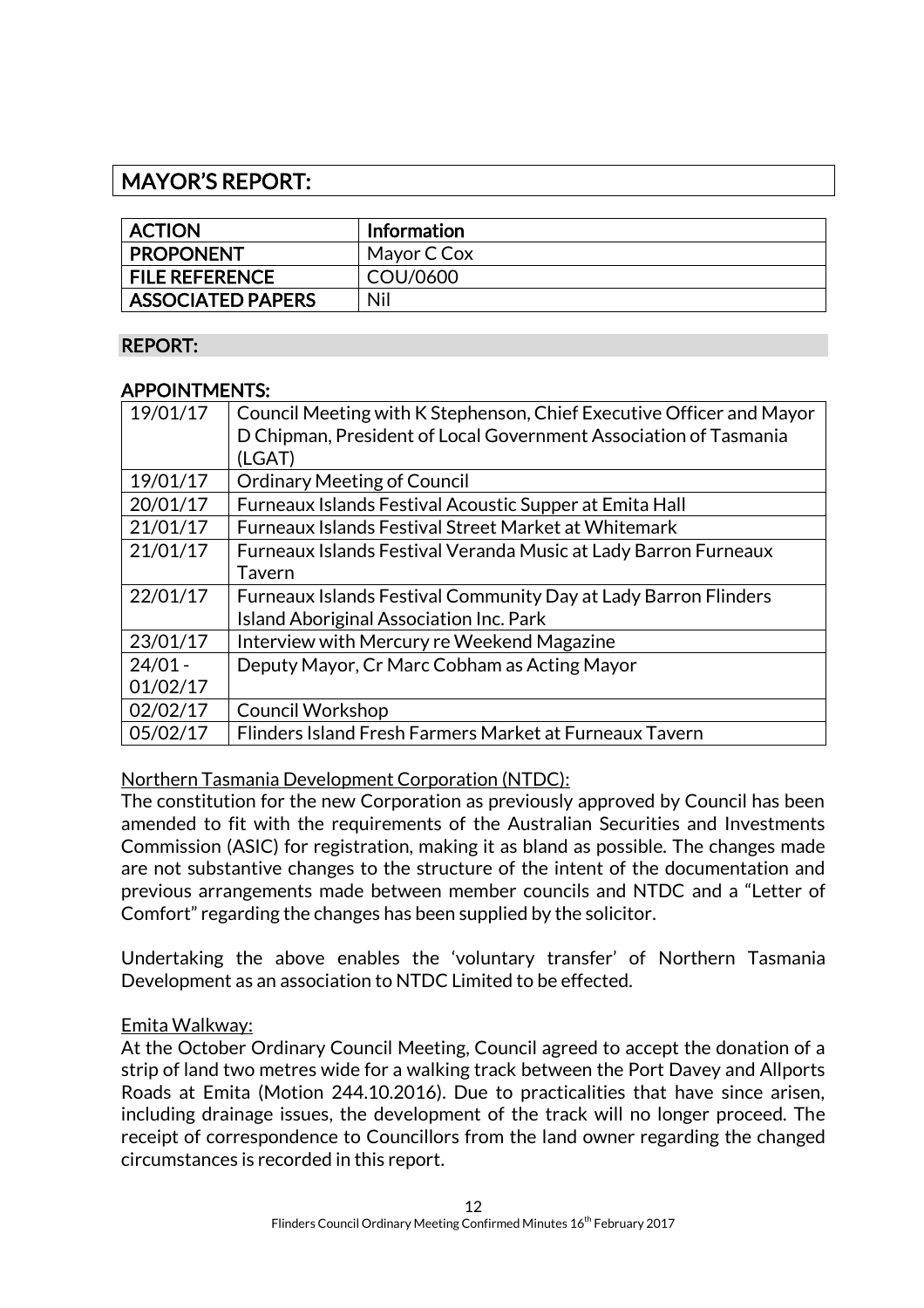### Furneaux Islands Festival:

On attending all the Festival events, I was amazed at the scope of the music and talent supporting each event and it was great to see the Festival so well supported by Community and visitors to the Island.

I thank the Flinders Island Aboriginal Association Inc. as a major partner with Council in bringing the Festival to fruition. I sincerely thank all who put so much work into making the Festival not just happen, but be the very interesting and well-run event it was, especially those who did all the lead up work, the setting up and dismantling, the store holders, volunteers and those who made donations in any shape or form.

The Community Day on the Sunday that provided free food and entertainment to attendees was extremely well supported and showcased local food and talent along with two well-known chefs making our usually very edible food even more delightful to eat.

I thank the State Government for their support through the Great Australia Day Initiative, which provided grant funds for the Community Day - a celebration of our nationality, of being who we are, living where we live.

### Mercury Weekend Magazine Article

The Mercury Tasweekend Magazine is planning to run a front cover story around life on an Island with the focus being on lifestyle for kids and families, with economic development as an underlying thread. Sally Glaetzer is their features writer. The article should appear in the near future.

| <b>DATE</b> | <b>WHO</b>                     | <b>SUBJECT</b>                             |
|-------------|--------------------------------|--------------------------------------------|
| 14/12/16    | Hon Peter Gutwein MP,          | <b>State Planning Provisions and Local</b> |
|             | Minister for Planning          | <b>Provision Schedules</b>                 |
|             | and Local Government           |                                            |
| 14/12/16    | M Easton, CEO, Integrity       | Determination of the Board of the          |
|             | Commission                     | <b>Integrity Commission</b>                |
| 14/01/17    | Mr P Guichelaar                | Fire risk to Darling Ranges and proposed   |
|             |                                | development                                |
| 16/01/17    | Mrs J Youl, Secretary          | Meeting Agenda for Executive Meeting on    |
|             | <b>Flinders Island Tourism</b> | 19th January 2017                          |
|             | and Business Inc. (FITBI)      |                                            |
| 20/01/17    | <b>Senator David Bushby</b>    | <b>Building Better Regions Fund</b>        |
| 23/01/17    | Mr J Dick, Chair,              | Response to Mayor's letter                 |
|             | <b>Flinders Council Audit</b>  |                                            |
|             | Panel                          |                                            |
| 25/01/17    | Mr DavidO' Laughlin,           | A letter of introduction                   |
|             | President, Australian          |                                            |
|             | Local Government               |                                            |

### CORRESPONDENCE IN: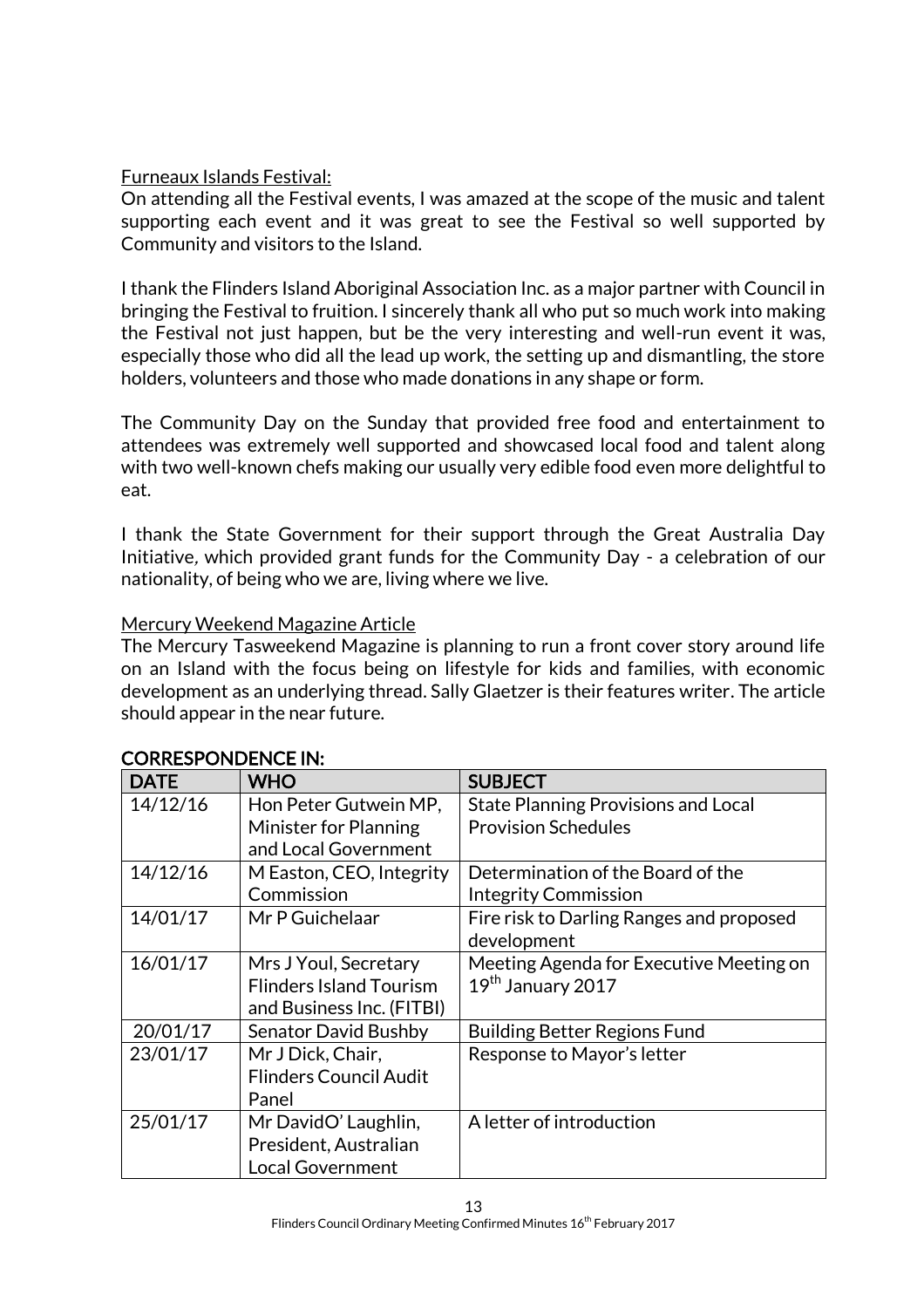| <b>DATE</b> | <b>WHO</b>                                                                | <b>SUBJECT</b>                                                                                                                                        |
|-------------|---------------------------------------------------------------------------|-------------------------------------------------------------------------------------------------------------------------------------------------------|
|             | Association                                                               |                                                                                                                                                       |
| 27/01/17    | M Hobbs, TasWater                                                         | TasWater - Consultation Issues Paper for<br>Price and Service Plan 3                                                                                  |
| 27/01/17    | M Tetlow, CEO,<br>Northern Tasmania<br>Development (NTD)                  | <b>Gathering Information - NBN Difficulties</b><br>with Connections                                                                                   |
| 28/01/17    | A Spykes, TasWater                                                        | Quarterly Report to Owners'<br>Representatives                                                                                                        |
| 28/01/17    | T Clark, NTD                                                              | Public hearing for Telecommunications<br>Universal Service Obligation inquiry                                                                         |
| 29/01/17    | Ms J Lynch                                                                | Palana boundary fence                                                                                                                                 |
| 31/01/17    | <b>Tasmanian Audit Office</b>                                             | Determination of Audit Fees for the year<br>ending 30 <sup>th</sup> June 2017                                                                         |
| 31/01/17    | R Banks,<br>Antidiscrimination<br>Commissioner                            | Annual Report 2015-16                                                                                                                                 |
| 02/02/17    | Mrs J Youl, Secretary,<br><b>FITBI</b>                                    | Thank you receiving FITBI presentation on<br>the 2 <sup>nd</sup> February                                                                             |
| 02/02/17    | Ten Days on the Island                                                    | Invitation to celebrate the 2017 Ten Days<br>on the Island Festival                                                                                   |
| 02/02/17    | Mrs J Youl, Secretary,<br><b>FITBI</b>                                    | Executive Meeting Minutes - 19 <sup>th</sup> January<br>2017                                                                                          |
| 02/02/17    | E Christie, Clariden<br><b>Global Conferences</b>                         | Request for Topics, Australia Affordable<br>Housing: Tackling Australia's Housing<br><b>Affordability Crisis</b>                                      |
| 02/02/17    | S Watson, LGAT                                                            | Vale, former Central Highlands Mayor,<br>Dierdre Flint OAM                                                                                            |
| 03/02/17    | M Tetlow, CEO,<br>Northern Tasmania<br>Development                        | Early notice of appointment of director for<br>Northern Tasmania Development<br>Corporation                                                           |
| 03/02/17    | Mr. S Dwyer, Principal,<br><b>Flinders Island District</b><br>High School | Response to letter re the annual Dux<br>Award donated by Flinders Council                                                                             |
| 06/02/17    | Mr G Walker                                                               | Re walkway and motion 224.09.2016                                                                                                                     |
| 06/02/17    | E McNally-Smith, Digital                                                  | Free online courses to improve mental                                                                                                                 |
|             | <b>Innovation Team</b>                                                    | health through University of Tasmania                                                                                                                 |
| 06/02/17    | M Tetlow, CEO, NTD                                                        | Delay in the 'voluntary transfer' of NTD as<br>an association to NTDC Limited due to<br><b>ASIC requirements</b>                                      |
| 06/02/17    | Mr R Lamplugh, Ochre<br>Health                                            | Response to query about medical service<br>to the Furneaux Group                                                                                      |
| 06/02/17    | Hon Peter Gutwein MP,<br>Minister for Planning<br>and Local Government    | <b>State Planning Provisions and Local</b><br><b>Provision Schedules and Accommodation</b><br>Sharing Policy to take effect 1 <sup>st</sup> July 2017 |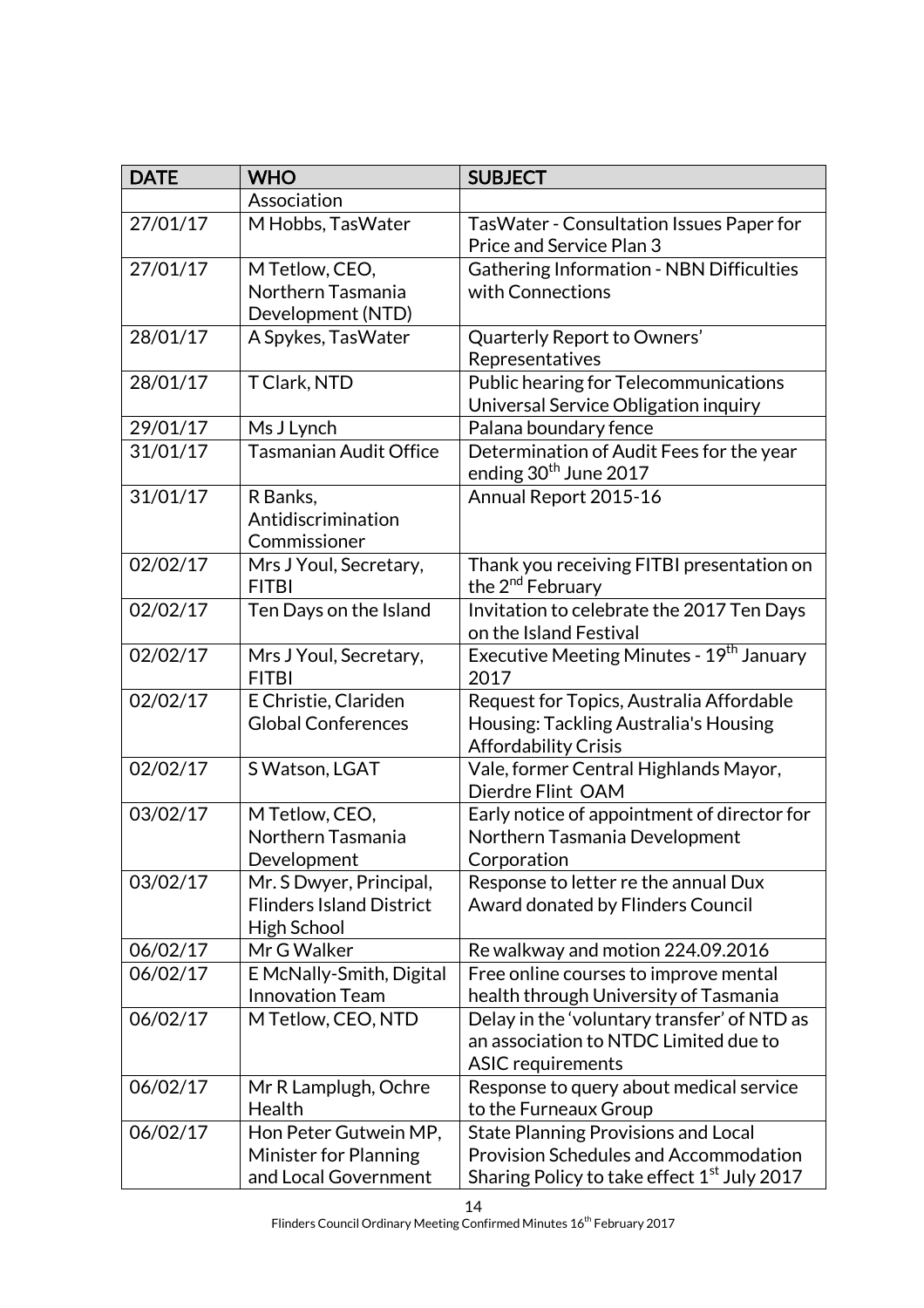| <b>DATE</b> | <b>WHO</b>         | <b>SUBJECT</b>                              |
|-------------|--------------------|---------------------------------------------|
| 08/02/17    | Ratepayer          | Citizenship inquiry                         |
| 08/02/17    | Mr D Tresemer      | Re Citizenship Ceremony                     |
| 08/02/17    | M Tetlow, CEO, NTD | <b>Constituent Documents and Commentary</b> |
| 09/02/17    | Northern Tasmania  | Northern Tasmania Development               |
|             | Development        | Corporation Board Directors announced       |

### CORRESPONDENCE OUT:

| <b>DATE</b>        | <b>WHO</b>             | <b>SUBJECT</b>                               |
|--------------------|------------------------|----------------------------------------------|
| 14/12/16           | M Grimshaw, President, | Visit of NTDC Chair, Mr J Pitt to Island and |
|                    | <b>FITBI</b>           | invitation to meet                           |
| 16/01/17           | M Patterson & J        | Re Stronger Regions grant application        |
|                    | Mathieson, Telstra     |                                              |
|                    | <b>Country Wide</b>    |                                              |
| 16/01/17           | Ms J Youl, FITBI       | Apology to Invitation to Executive           |
|                    |                        | Meeting of FITBI                             |
| $13\,\mathrm{\AA}$ | S Richardson, Ochre    | Re housing in or around Whitemark            |
| 17/01/17           |                        |                                              |
|                    |                        |                                              |
| 18/01/17           | A Jensen, Tasmanian    | Well wishes for launch of magazine and       |
|                    | Living Magazine        | contact on island                            |
| 08/02/17           | Ratepayer              | Re Citizenship ceremony (per staff)          |

### VOTING REQUIREMENTS:

Simple Majority

### RECOMMENDATION:

That the Mayor's report be received.

### DECISION:

27.02.2017 Moved: Deputy Mayor M Cobham Seconded: Cr P Rhodes That the Mayor's report be received.

### CARRIED UNANIMOUSLY (7-0)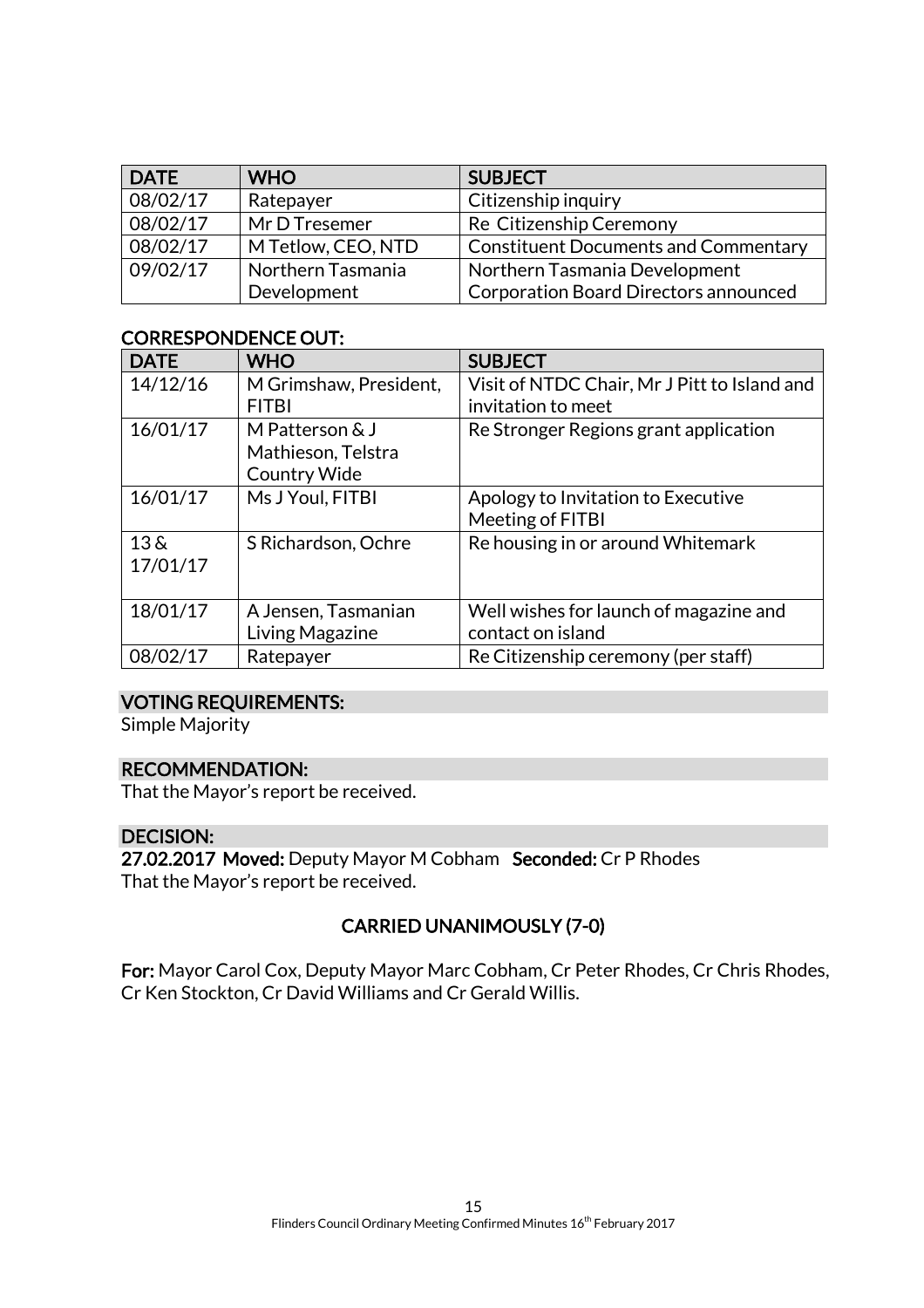# A. DEVELOPMENT SERVICES AND PLANNING APPLICATIONS

| <b>ACTION</b>            | <b>Information</b>                                 |
|--------------------------|----------------------------------------------------|
| <b>PROPONENT</b>         | <b>Council Officer</b>                             |
| <b>OFFICER</b>           | Jacci Viney, Development Services Coordinator      |
| <b>FILE REFERENCE</b>    | DSV/0300                                           |
| <b>ASSOCIATED PAPERS</b> | Annexure 2: Planner's Information Report - January |
|                          | 2017                                               |

### Item A1: Development Application Report

#### INTRODUCTION:

The purpose of this report is to provide Councillors with an update of the applications which have been dealt with by the Planning Department for the month of October as per the council motion 249.09.2015, passed at the 24th September 2015 Council Meeting.

Council has requested that the planning consultancy service (West Tamar Council) provide this detail to Council on a monthly basis.

Permitted applications are assessed under s58 of the Land Use Planning and Approvals Act 1993 and as such are not advertised nor are the applicant's details made public. Applicants retain the right to privacy having met all development and use standards applicable within the current planning scheme. Applications made under this section must be granted a permit, with or without conditions.

The numbering of applications relates to the allocation provided by the 'Regulatory Applications' (RegApps) electronic filing system. Numbers are allocated in order to Planning (DA), Building (BA) and Plumbing (PA) applications. This may mean that planning numbers are not sequential.

#### PREVIOUS COUNCIL CONSIDERATION:

Some items may have been considered at meetings of Council while the remainder have been approved under delegation by the General Manager.

#### OFFICER'S REPORT:

Refer to Annexure 2: Planner's Information Report – January 2017, provided by West Tamar Council.

#### VOTING REQUIREMENTS:

Simple Majority

### OFFICER'S RECOMMENDATION:

That the Planner's Information Report for January 2017 be received.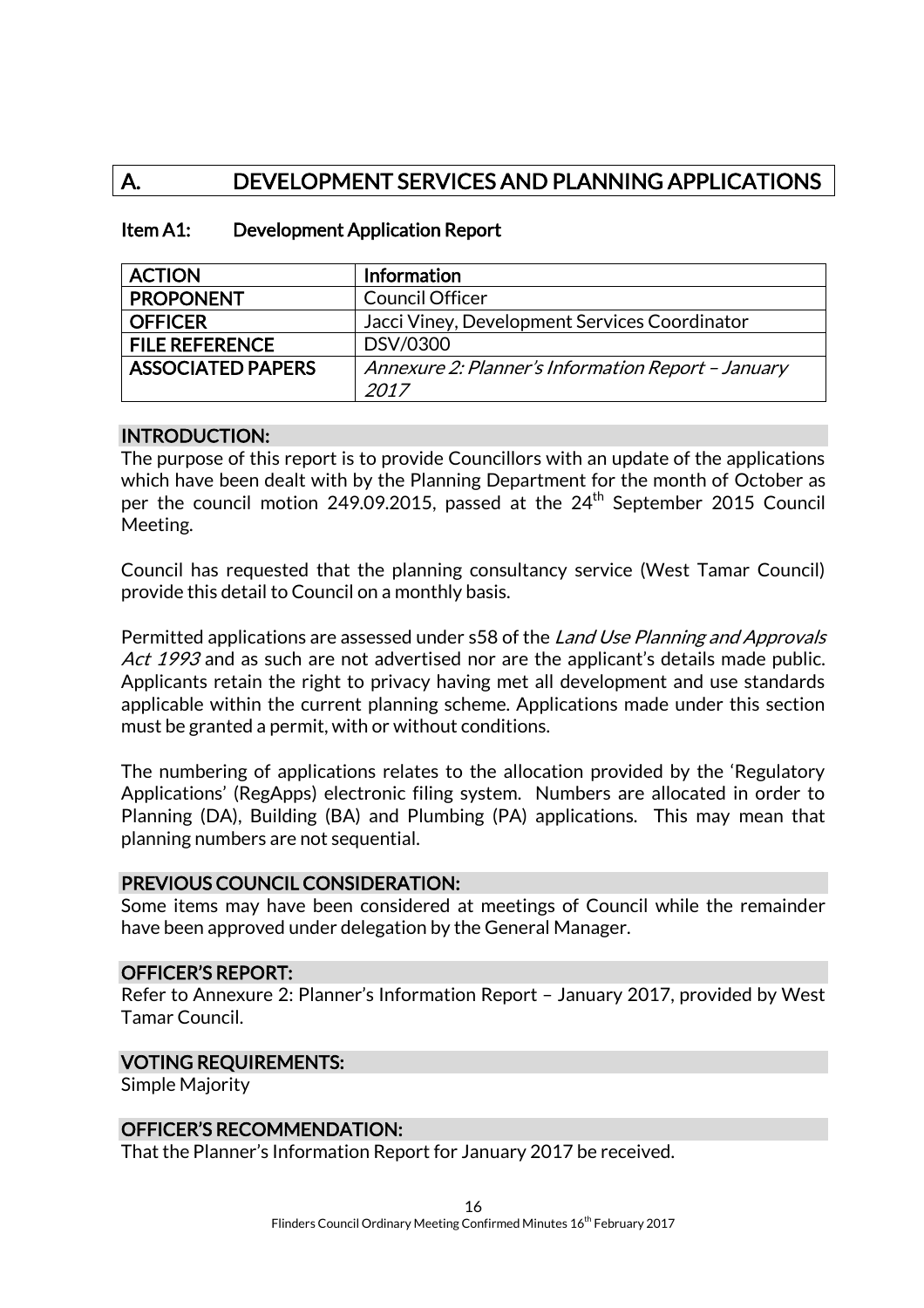DECISION: 28.02.2017 Moved: Cr P Rhodes Seconded: Cr K Stockton That the Planner's Information Report for January 2017 be received.

### CARRIED UNANIMOUSLY (7-0)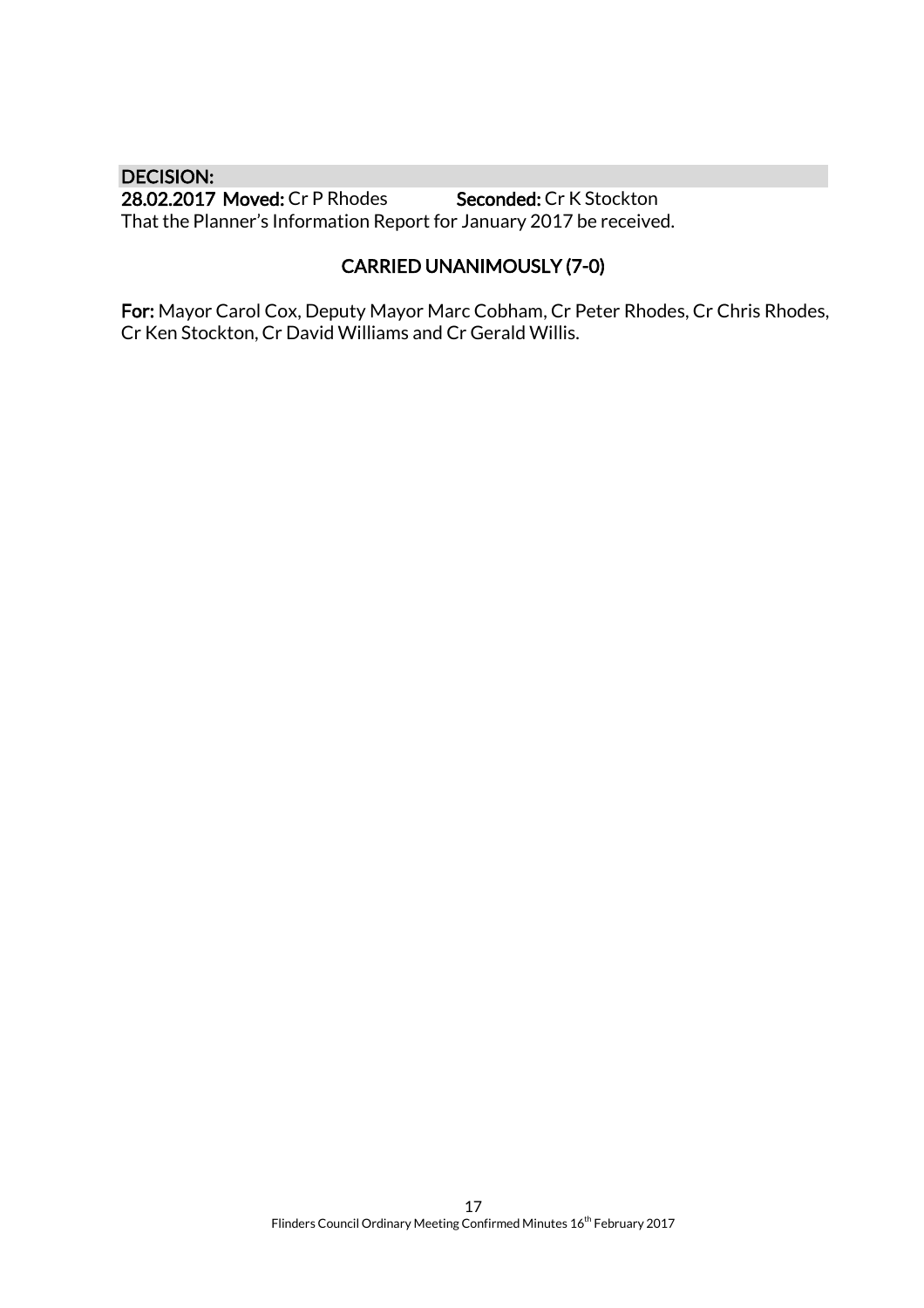### B. GOVERNANCE

### Item B1: Local Government of Tasmania (LGAT) General Meeting

| <b>ACTION</b>            | <b>Information</b>                               |
|--------------------------|--------------------------------------------------|
| <b>PROPONENT</b>         | <b>Council Officer</b>                           |
| <b>OFFICER</b>           | Bill Boehm, General Manager                      |
| <b>FILE REFERENCE</b>    | COU/0303                                         |
| <b>ASSOCIATED PAPERS</b> | Annexure 3: LGAT General Meeting Agenda February |
|                          | 2017 (Elected Members only)                      |
|                          | Annexure 4: LGAT General Meeting Attachments     |
|                          | (Elected Members only)                           |

### INTRODUCTION:

The LGAT General Meeting will be held on the  $17<sup>th</sup>$  February 2017. The meeting Agenda and attachments are provided for elected members as Annexures 3 & 4.

#### PREVIOUS COUNCIL CONSIDERATION:

Council considers the LGAT General Meeting Agenda at the Ordinary Council meeting prior to the LGAT General Meeting to allow Council to inform the Mayor of what position it wishes the Mayor to take in relation to voting on specific matters.

#### OFFICER'S REPORT:

There are two items for decision in the LGAT General Meeting Agenda that Council needs to consider and provide direction to the Mayor in relation to voting – motions 2.1 and 2.2. The agenda and attachments can be accessed at the LGAT website through the following link:<http://www.lgat.tas.gov.au/page.aspx?u=782#e1092>

#### STATUTORY REQUIREMENT:

Nil

### POLICY/STRATEGIC IMPLICATIONS:

4. Strategic, Efficient and Effective Organisation - Responding to risks and opportunities.

4.1 Remain actively engaged with internal and external stakeholders providing regional leadership.

### BUDGET AND FINANCIAL IMPLICATIONS:

No known budget implications at this time.

#### RISK/LIABILITY:

Minimal

### VOTING REQUIREMENTS:

Simple Majority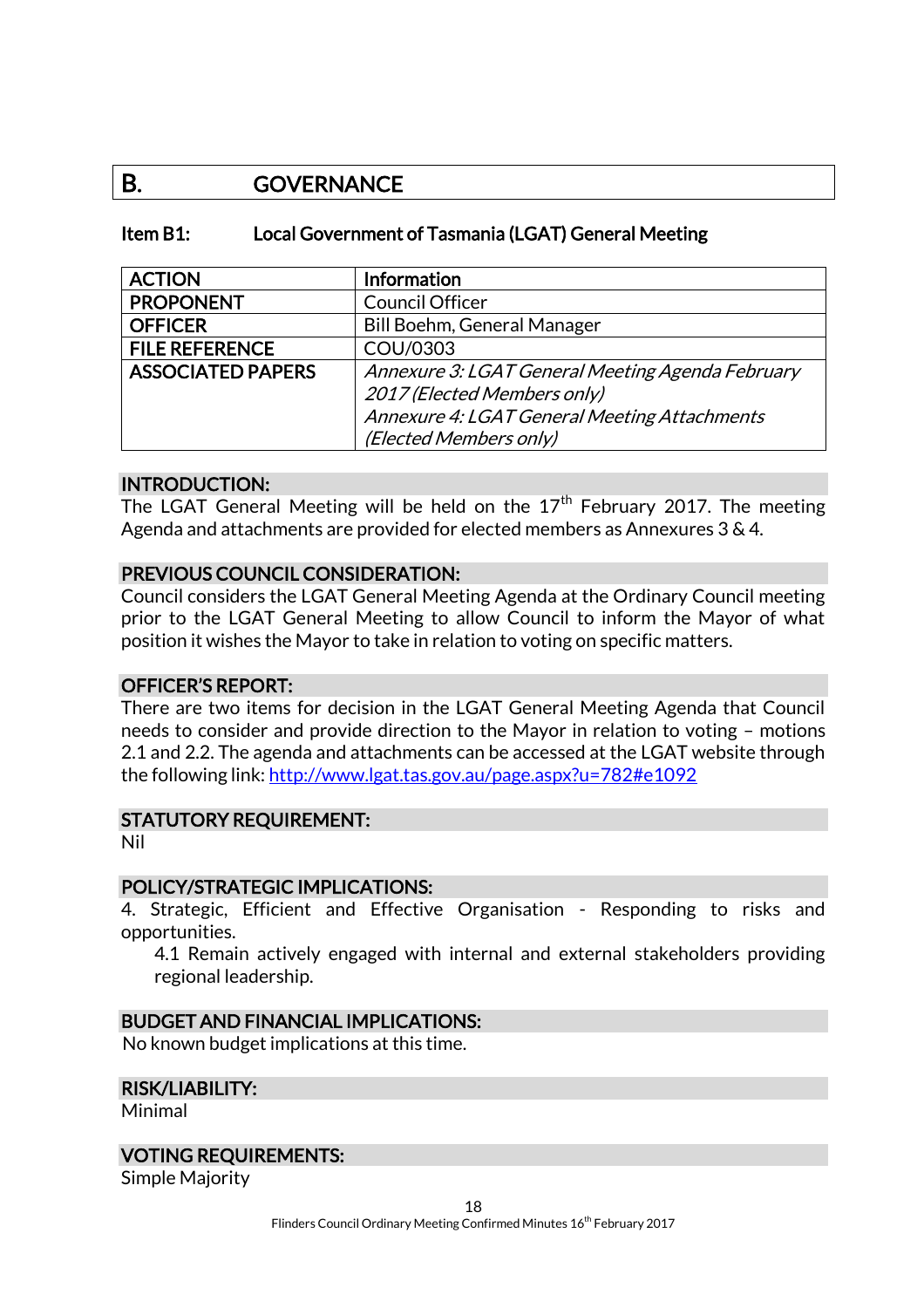### OFFICER'S RECOMMENDATION:

That Council notes the 17<sup>th</sup> February 2017 Local Government Association of Tasmania General Meeting Agenda and attachments and provides the Mayor with direction in relation to items 2.1 and 2.2.

#### DECISION:

29.02.2017 Moved: Deputy Mayor M Cobham Seconded: Cr G Willis That Council notes the 17<sup>th</sup> February 2017 Local Government Association of Tasmania General Meeting Agenda and attachments and provides the Mayor with direction in relation to items 2.1 and 2.2.

### CARRIED UNANIMOUSLY (7-0)

For: Mayor Carol Cox, Deputy Mayor Marc Cobham, Cr Peter Rhodes, Cr Chris Rhodes, Cr Ken Stockton, Cr David Williams and Cr Gerald Willis.

30.02.2017 Moved: Cr D Williams Seconded: Cr G Willis That Council supports the motion, 2.1 – Access to Electoral Roles, of the Local Government Association of Tasmania Agenda for this  $17<sup>th</sup>$  February 2017.

### CARRIED (6-1)

For: Deputy Mayor Marc Cobham, Cr Peter Rhodes, Cr Chris Rhodes, Cr Ken Stockton and Cr David Williams. Against: Carol Cox

**31.02.2017 Moved: Cr P Rhodes Seconded: Deputy Mayor M Cobham** That Council supports the motion, 2.2 – Extending the Term of GMC Members, of the Local Government Association of Tasmania Agenda for this 17<sup>th</sup> February 2017.

### CARRIED UNANIMOUSLY (7-0)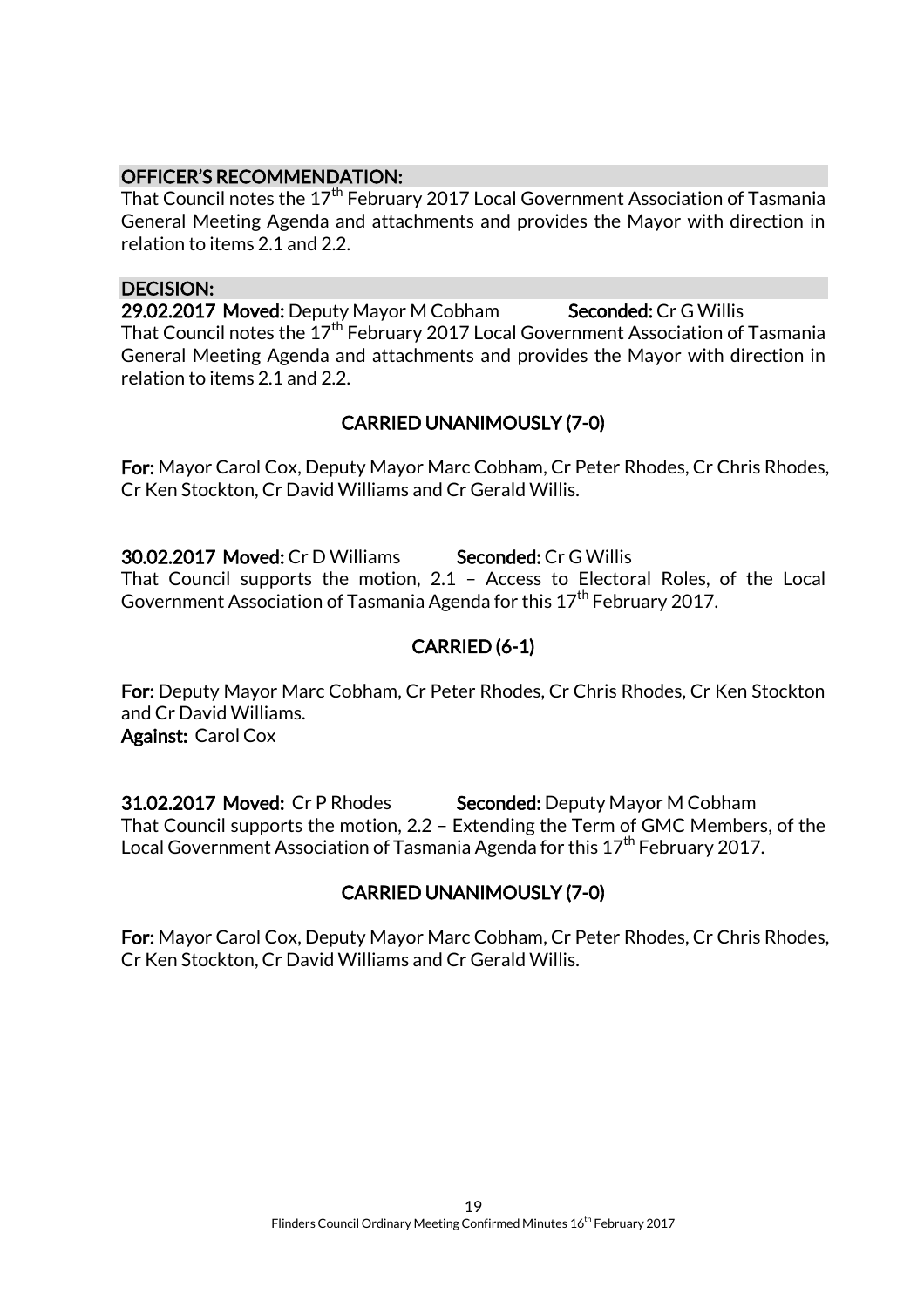| Item B2: | <b>Public Question Time - Council Meetings Policy and Procedure</b> |
|----------|---------------------------------------------------------------------|
|----------|---------------------------------------------------------------------|

| <b>ACTION</b>            | <b>Decision</b>                                  |  |
|--------------------------|--------------------------------------------------|--|
| <b>PROPONENT</b>         | Council Officer                                  |  |
| <b>OFFICER</b>           | Bill Boehm, General Manager                      |  |
| <b>FILE REFERENCE</b>    | COU/0600                                         |  |
| <b>ASSOCIATED PAPERS</b> | Annexure 5: DRAFT Public Question Time - Council |  |
|                          | <b>Meetings Policy</b>                           |  |
|                          | Annexure 6: DRAFT Public Question Time - Council |  |
|                          | <b>Meetings Procedure</b>                        |  |

### INTRODUCTION:

Council's Policy Manual is an important document of Council as it provides direction to Staff, Management and Councillors. Many of the policies are required by, or relate to, legislation and in most instances help manage Council's exposure to risk.

### PREVIOUS COUNCIL CONSIDERATION:

| 12 July 1994      | 157.07.94                     |
|-------------------|-------------------------------|
| 14 November 1995  | 205.11.95                     |
| 13 December 2001  | 301.12.01                     |
| 13 February 2003  | 127.02.03                     |
| 08 September 2005 | 540.09.05                     |
| 13 October 2005   | 601.10.05                     |
| 20 May 2010       | 133.05.10                     |
| 19 January 2012   | 18.01.2012                    |
| Council Workshop  | 2 <sup>nd</sup> February 2017 |
|                   |                               |

### OFFICER'S REPORT:

Council has a policy that states that policies should be reviewed at least every four (4) years by the then elected members.

The Public Question Time – Council Meetings Policy has been reviewed and updated. In keeping with best practice, the policy has been fine-tuned and a separate procedure has been developed that provides the guidelines by which the policy is to be executed.

### STATUTORY REQUIREMENT:

Local Government Act 1993 Local Government (Meeting Procedures) Regulations 2015

### POLICY/STRATEGIC IMPLICATIONS:

4. Strategic, Efficient and Effective Organisation - Responding to risks and opportunities.

4.3 Ensure Council meets its statutory obligations and manages corporate and community risk.

4.3.9 Maintain Council's Policy Manual and Instrument of Delegation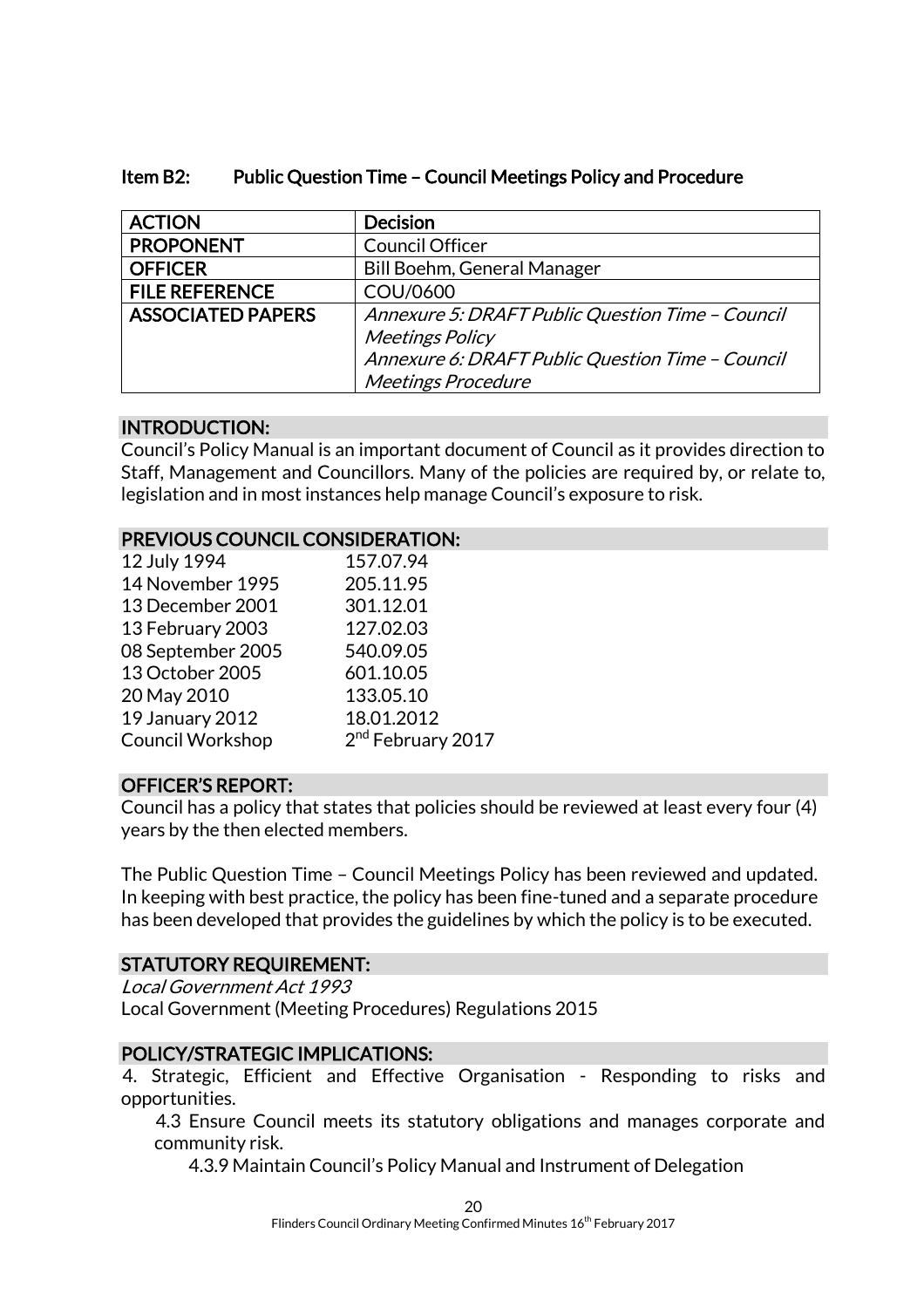4.4 Drive continuous improvement through a focus on customer service, community engagement, efficient systems and processes, innovation, capacity building and workforce development.

#### RISK/LIABILITY/COMMUNITY BENEFIT:

Adoption of this policy and ensuring that Management, Staff and Councillors are aware of and follow this policy will help increase the opportunity for formal access to the processes of Council, and reduce the risk to Council of adverse public perception of lack of transparency.

### VOTING REQUIREMENTS:

Simple Majority

### OFFICER'S RECOMMENDATION:

That Council adopts the Public Question Time – Council Meetings Policy and Procedure and allows them to lay on the table for 28 days for public comment.

### DECISION:

32.02.2017 Moved: Cr D Williams Seconded: Deputy Mayor M Cobham That Council adopts the Public Question Time – Council Meetings Policy and Procedure as amended and allows the Policy to lay on the table for 28 days for public comment.

### CARRIED UNANIMOUSLY (7-0)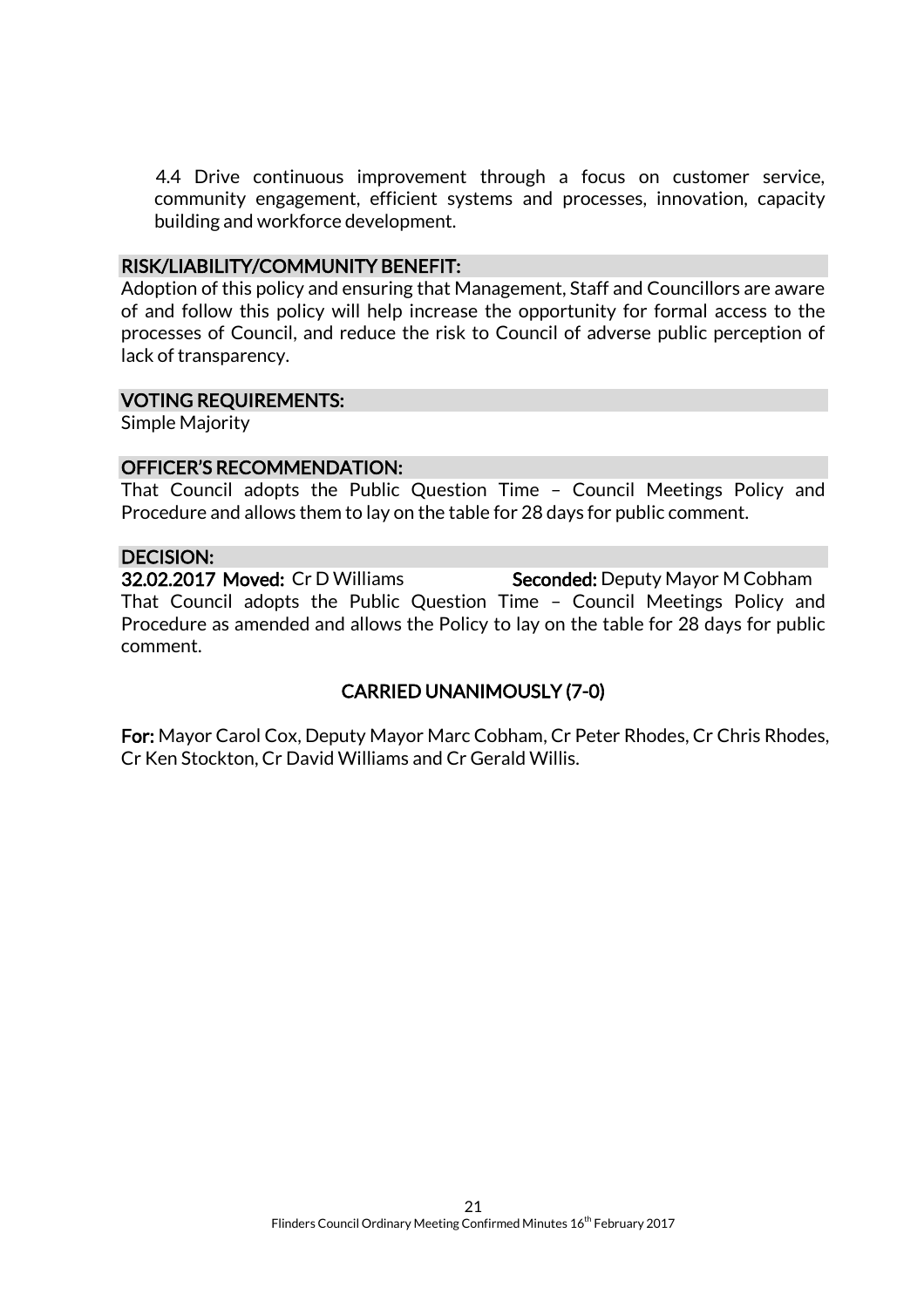#### Item D3: Councillor Resolution Report

| <b>ACTION</b>            | Information                                               |
|--------------------------|-----------------------------------------------------------|
| <b>PROPONENT</b>         | <b>Council Officer</b>                                    |
| <b>OFFICER</b>           | Sophie Pitchford, Acting General Manager                  |
| <b>FILE REFERENCE</b>    | COU/0600                                                  |
| <b>ASSOCIATED PAPERS</b> | Annexure 7: Councillor Resolution Report February<br>2017 |

#### INTRODUCTION:

This report identifies the actions taken and actual costs associated with implementing resolutions passed by elected members up to February 2017.

### PREVIOUS COUNCIL CONSIDERATION:

The report is presented on a monthly basis.

### OFFICER'S REPORT:

Please read Annexure 7 – Councillor Resolution Report February 2017.

#### VOTING REQUIREMENTS:

Simple Majority

### OFFICER'S RECOMMENDATION:

That the Councillor Resolution Report February 2017 be noted.

### DECISION:

33.02.2017 Moved: Deputy Mayor M Cobham Seconded: Cr P Rhodes That the Councillor Resolution Report February 2017 be noted.

### CARRIED UNANIMOUSLY (7-0)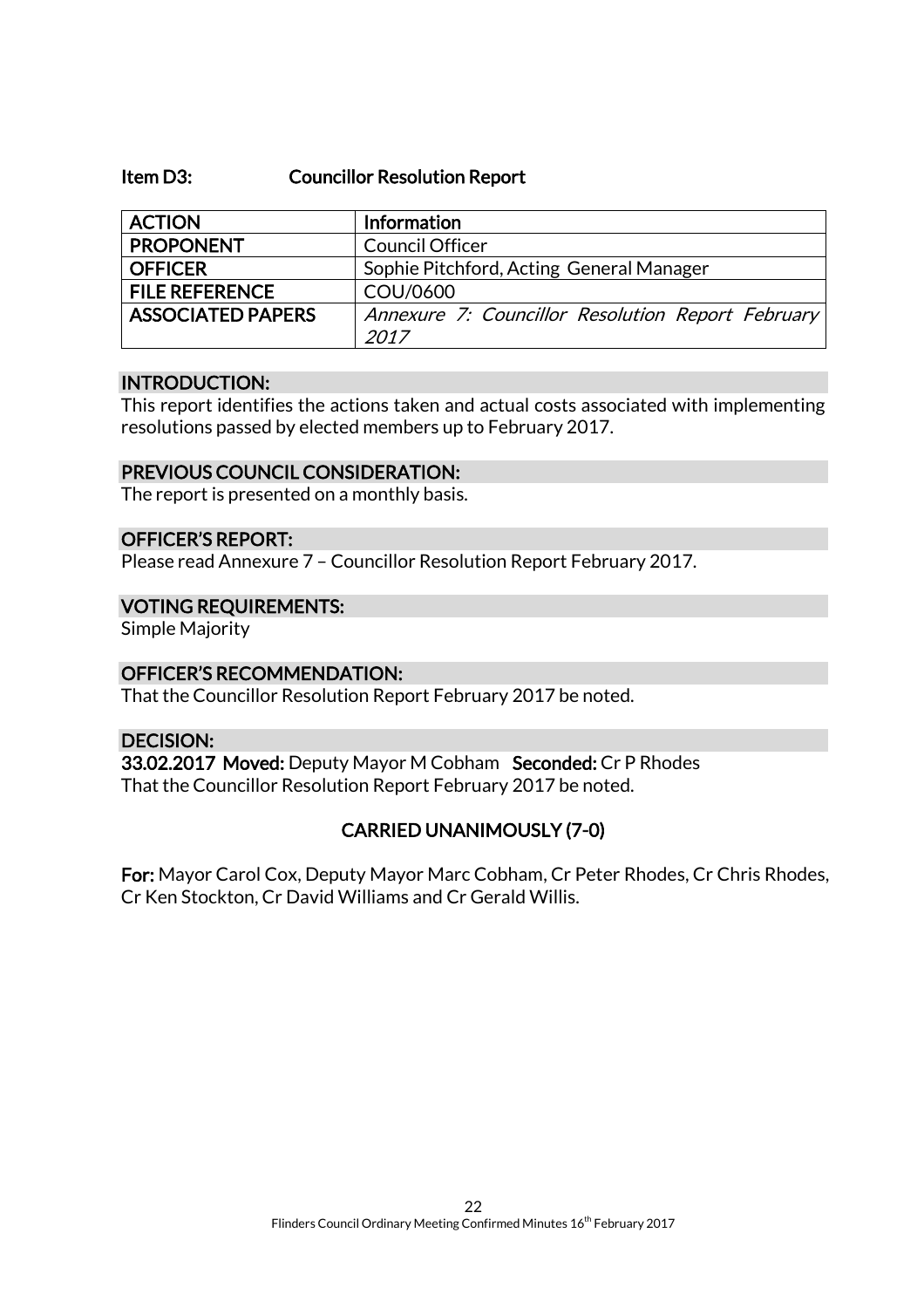## B. NOTION OF MOTIONS

### Item C1: LATE AGENDA ITEM - Notice of Motion from Cr Gerald Willis - TasWater Consultation Issues Paper for Price and Services Plan 3

| <b>ACTION</b>            | <b>Decision</b>             |
|--------------------------|-----------------------------|
| <b>PROPONENT</b>         | <b>Councillor G Willis</b>  |
| <b>OFFICER</b>           | Bill Boehm, General Manager |
| <b>FILE REFERENCE</b>    | COU/0312                    |
| <b>ASSOCIATED PAPERS</b> | Nil                         |

### NOTICE OF MOTION:

That this meeting resolves to approve the proposed report, as amended by the meeting if thought fit, as feedback to TasWater on the Consultation Issues Paper for Price and Services Plan 3 and instructs the General Manager to provide the report to TasWater by close of business on Friday  $17<sup>th</sup>$  February 2017.

### COUNCILLOR'S REPORT:

The Councillor's Report consists of three parts:

- 1. Analysis by the councillor
- 2. The proposed report
- 3. Extract from Consultation Issues Paper listing questions raised by TasWater on specific issues.

### 1. ANALYSIS BY THE COUNCILLOR

Flinders Council once owned and managed the supply of water to Whitemark and Lady Barron. Some years ago the water supply operations were transferred to Ben Lomond Water. The operations were transferred three years ago to TasWater in a consolidation which resulted in TasWater managing all water supply and sewerage operations throughout the state.

The State Government has put in place statutory requirements which control the way in which TasWater operates. There are also regulatory controls (Department of Health and Human Services and Environment Protection Authority) over TasWater. Another control is a review of TasWater's current operations and future plans by the Office of the Tasmanian Economic Regulator, cutely referred to throughout government as the OTTER.

TasWater presents submissions to the OTTER as part of the information gathering process by the OTTER. TasWater is currently preparing its submission to the OTTER for the period 1 July 2018 to 30 June 2021. In preparing its submission TasWater invited representations from members of the public (which includes local councils). It is in response to TasWater's request that this draft submission has been prepared.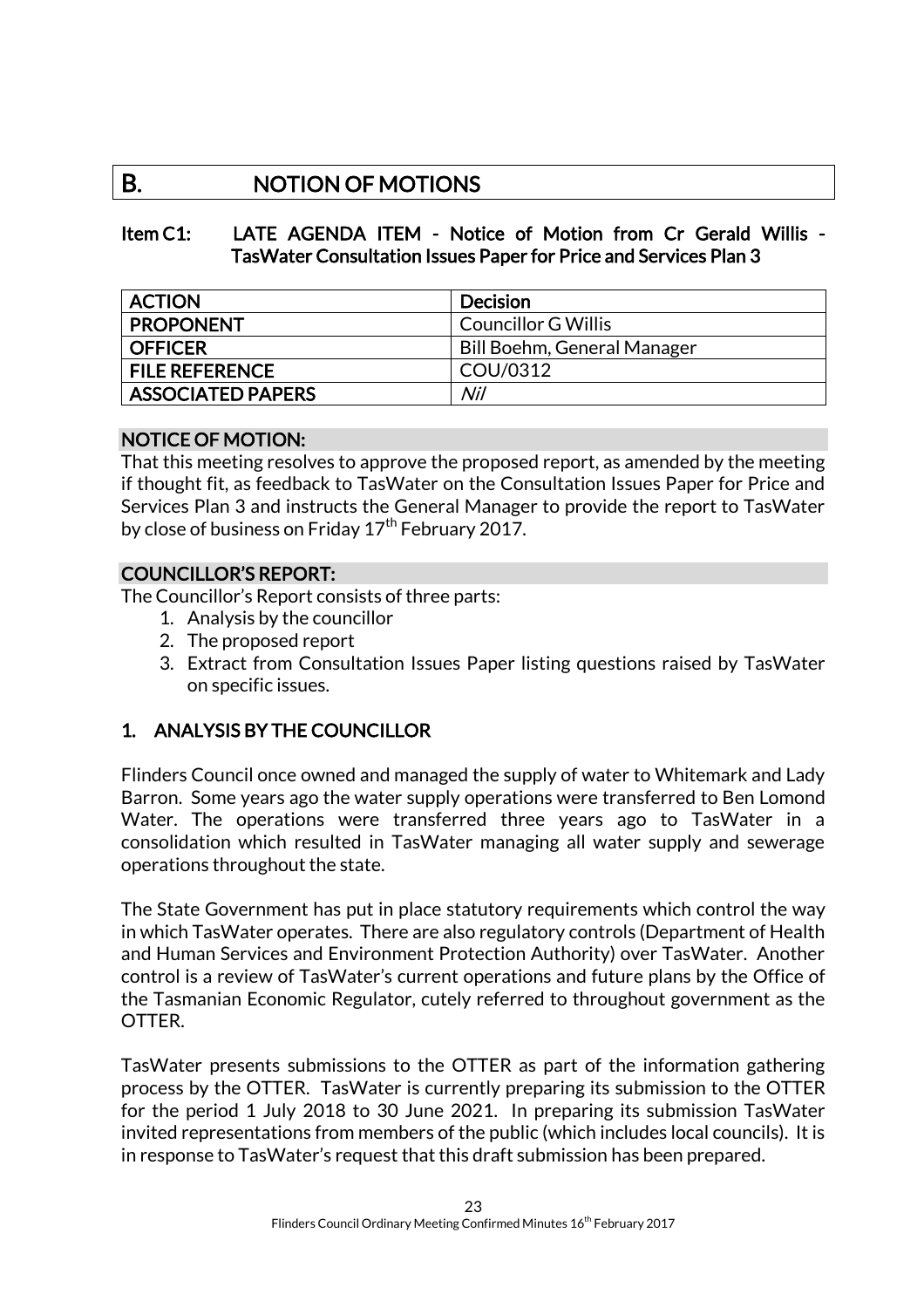TasWater prepared a document described as Consultation Issues Paper for Price and Services Plan 3 and it is from that paper that the response has been prepared.

### 2. PROPOSED REPORT

### INTRODUCTION:

This report has been provided by Flinders Council in response to a Consultation Issues Paper for Price and Services Plan 3 released by TasWater. The plan covers the period 1 July 2018 to 30 June 2021.

### PREAMBLE:

Flinders Council readily acknowledges that the Community it serves has been the beneficiary of TasWater's extensive capital expenditure programme through the construction and commissioning of plants to provide potable water in the Townships of Whitemark and Lady Barron. The council further acknowledges the contribution TasWater has made in extending water and sewerage services throughout the state.

It is the considered opinion of Flinders Council that the incorporation of TasWater to manage water, sewerage and dams could not have happened for many sites throughout the state under previous models for the provision of services.

Further, it is acknowledged that TasWater has had to deal with matters relating to the merging of three former regional entities (such as different employment agreements, governance issues and pricing variations) while simultaneously managing the operations for which it was established.

It is the view of Flinders Council that TasWater has more than adequately performed given the distractions from the core business which management has had to address.

In providing this feedback attention has been paid to the issues as they have been recorded in the Consultation Issues Paper.

### ISSUE 1: Our Priorities

It is agreed that the relevant importance of the priorities are as they are written.

Although it is listed as the lowest priority, it is considered that TasWater should not be held accountable for supporting growth in the Tasmanian economy. TasWater has sufficient demands on its resources without the added imposition of economic development.

ISSUE 2: Investment to address key challenges This council agrees with the split and timing of spending across the priorities.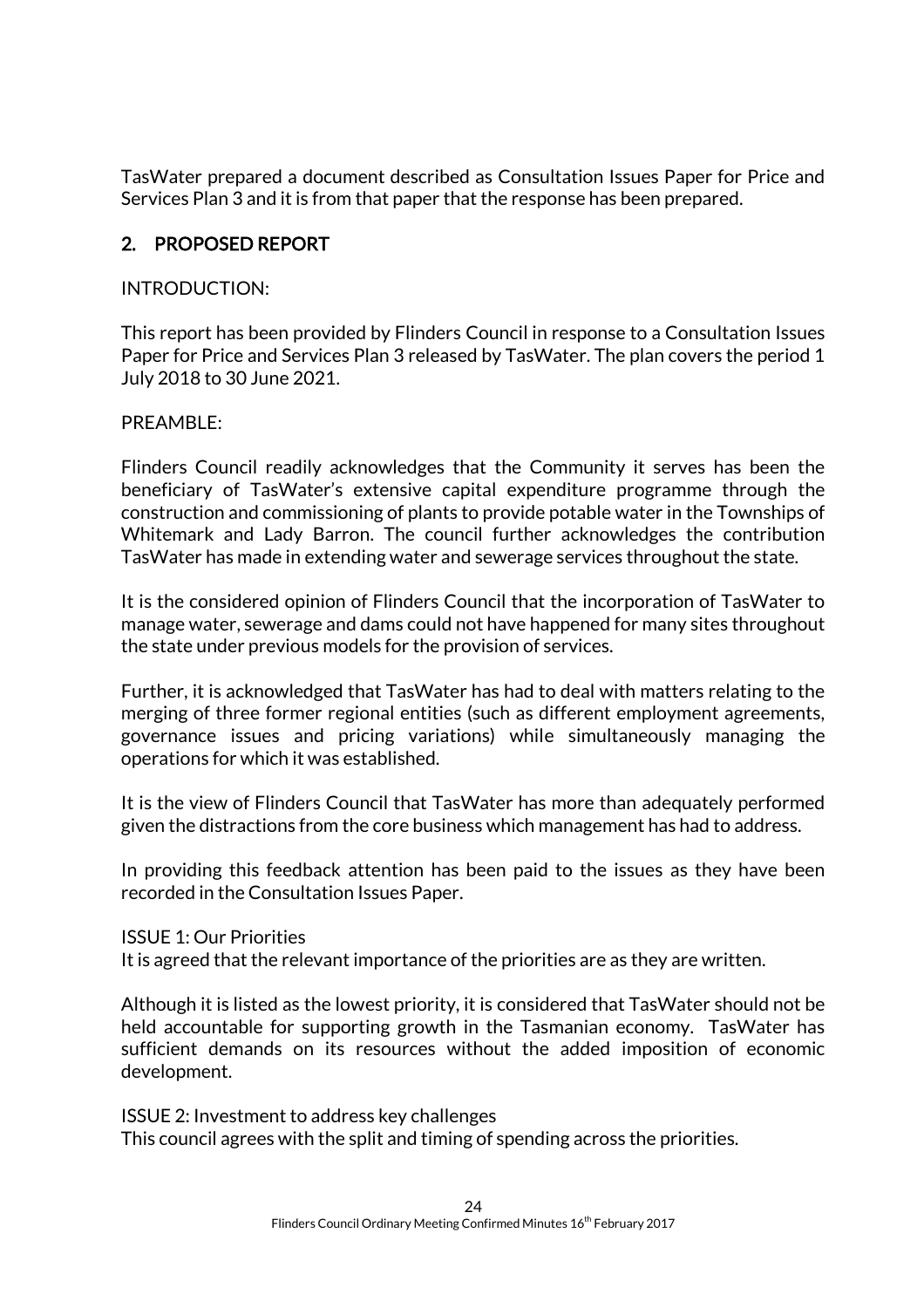TasWater is aware of the need to invest in mains throughout the state. While this issue does not have direct impact in the Flinders Council region, it is an important matter for inclusion in future capital expenditure programmes.

ISSUE 3: Customer bills

In essence, Flinders Council is satisfied with the increase in charges of 4.6%. However, the council would be unhappy with increases above that rate.

The council has no opinion on the variable/fixed split of charges.

ISSUE 4: Service Standards Flinders Council is satisfied with the current service standards.

ISSUE 5: Serviced Land

Flinders Council considers that land which has access to water and/or sewerage services should contribute to costs through fixed charges only when that land is connected to those services.

Connections outside serviced land should be made on a case by case basis with charges to be agreed by the parties.

ISSSUE 6: Policy for New Development Flinders Council has no comment on this issue.

ISSUE 7: Trade Waste Policy Flinders Council has no comment on this issue.

### 3. EXTRACT FROM CONSULTATION ISSUES PAPER - PRICE AND SERVICE PLAN 3 SUBMISSION QUESTIONS

### Issue 1 – Our Priorities

What do you think the relative importance of our priorities should be?

- Protecting public health by providing safe and clean drinking water across Tasmania
- Reducing the environmental impact from water that is discharged from sewage treatment plants
- Ensuring the safety of dams to protect water security and public safety
- Maintaining reliable networks to reduce water service interruptions and sewage spills
- Increasing water storage capacity to avoid water restrictions
- Helping Tasmania's economy to grow by supporting new development

### Issue 2 – Investment to address key challenges

- What do you think about the split of spending across the priorities?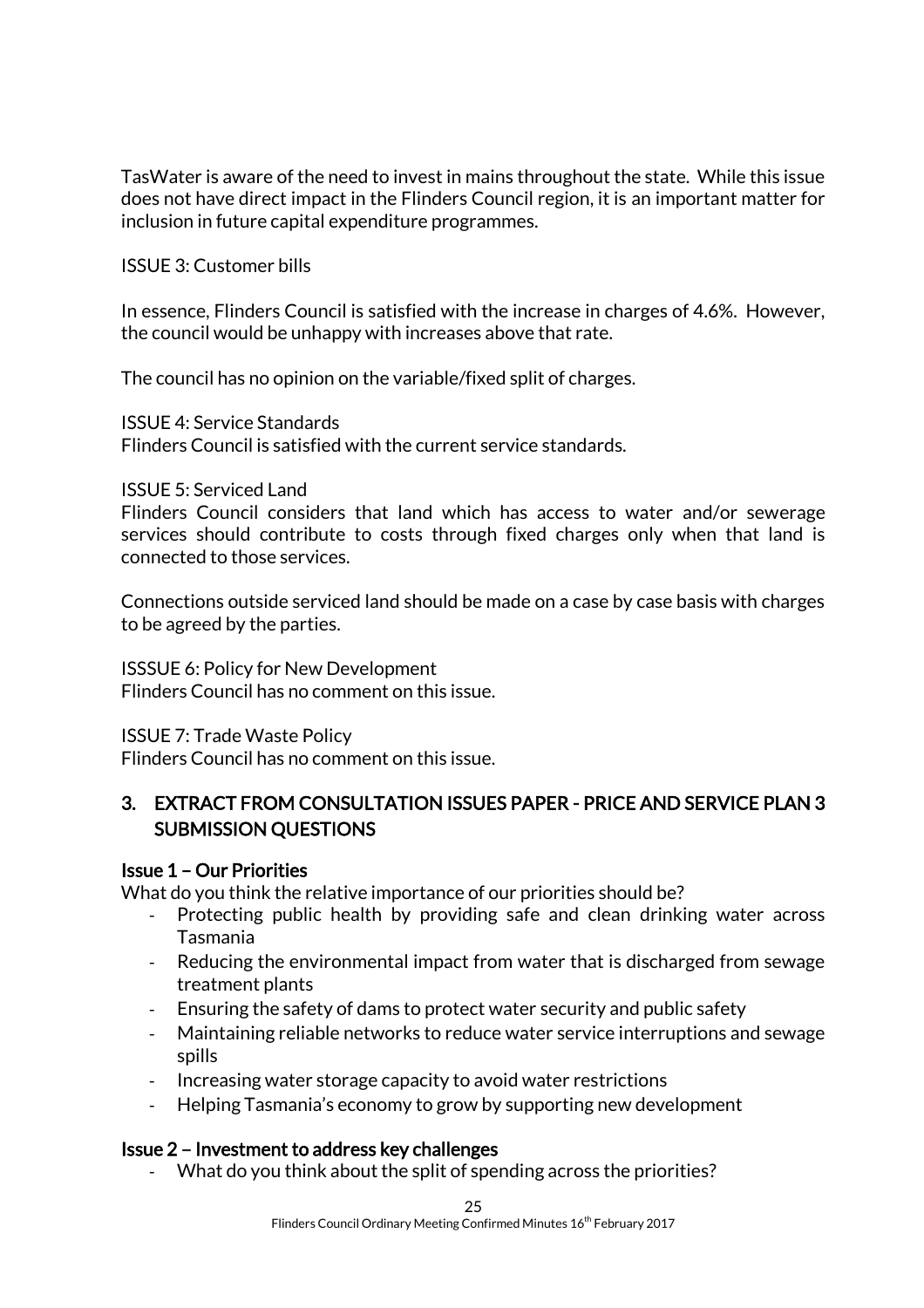- What do you think of the timing of spending we have proposed for the priorities?
- Are there other specific projects TasWater should be investing in that are important to you?

### Issue 3 – Customer bills

- What do you think is a reasonable percentage increase per year in PSP3 given the need to substantially improve drinking water quality and reduce our impact on the environment, yet recognising the need to keep customer bills affordable?
- Would you be willing to pay more to further accelerate improvements to drinking water and the environment? What is the maximum percentage increase you would be prepared to pay for an accelerated program?
- Do you think the variable/fixed split for charges:
	- Should be weighted more toward fixed? If so, why?
	- Is about right (i.e. variable/fixed charges should reflect variable/fixed costs)?
	- Should be weighted more toward variable? If so, why?
- What do you think about our equivalent tenement methodology for sewerage bills?

### Issue 4 – Service standards

- For the customer service standards identified in Table 5, would you prefer:
	- Improved standards (e.g. faster response times, shorter and less frequent service interruptions) which could mean higher costs or fewer resources to improve drinking water quality or environmental outcomes?
	- About the same standards as they are now?

- Reduced standards (e.g. slower response times, longer or more frequent service interruptions) which could reduce the upward pressure on costs but may increase human health or environmental risks?

- Are there any other standards that you think should be changed (improved or reduced)?
- Should we introduce differential standards so that regions receive lower levels of service to balance out the cost to provide service to those areas (e.g. areas with a higher cost to serve receive a lower standard of service)?

### Issue 5 – Serviced land

- Is our definition of serviced land clear? If not, how could it be improved? Is there additional information we should provide about the quality of service?
- Should everyone that can access water and/or sewerage services contribute to the costs through the fixed or service charge, regardless of whether they currently are physically connected?
- Should we allow new connections outside serviced land? Should there be any exceptions like industrial or agricultural development?

### Issue 6 – Policy for new development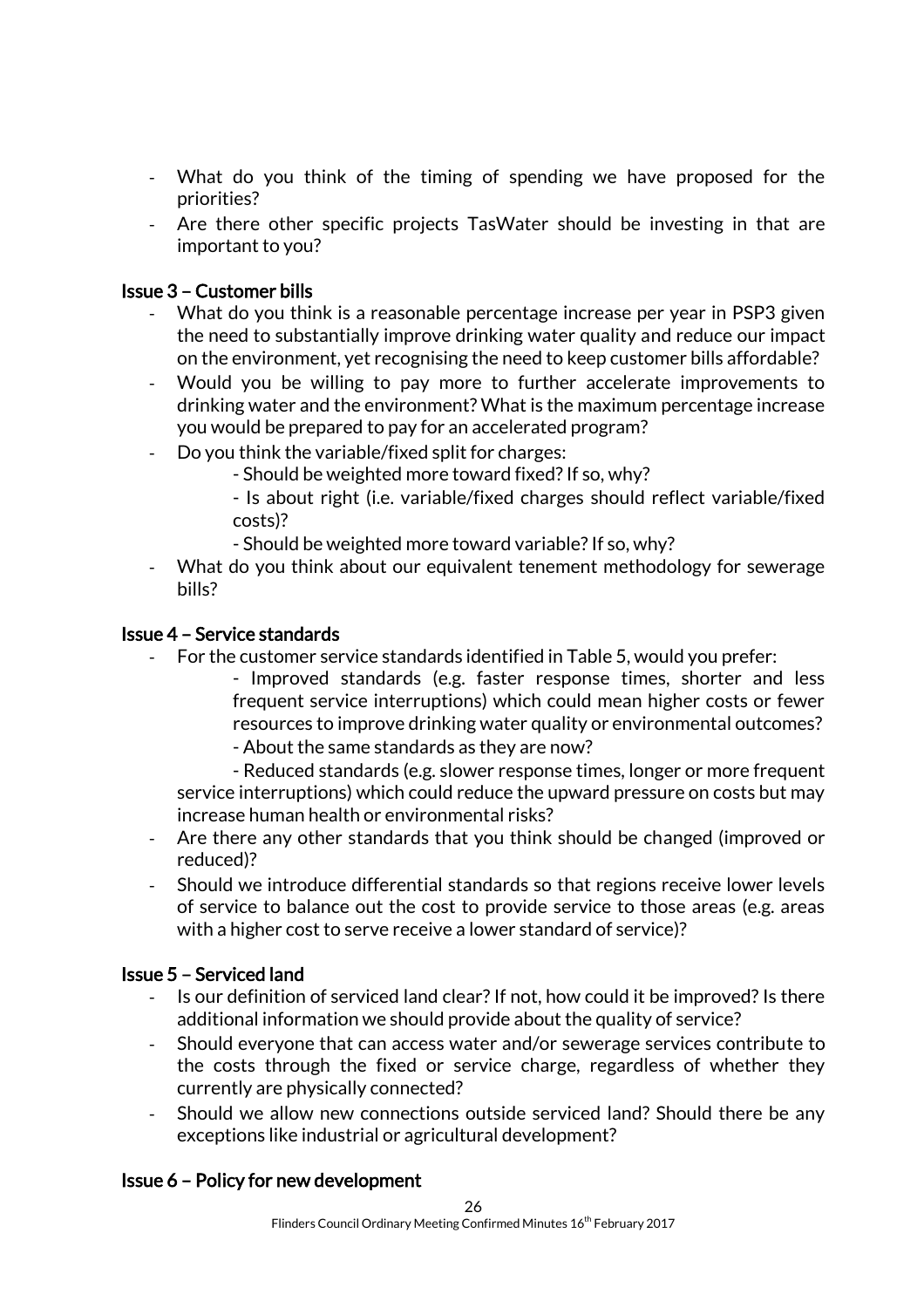- Are our development policies clear and fair?
- In general, should all customers contribute to the cost of growth and development as it supports the economic prosperity of Tasmania?
- For specific developments, is it reasonable that developer(s) pay the works internal and works external costs attributable to their development(s)?

### Issue 7 – Trade waste policy

- Is our trade waste policy clear and fair?
- Are the trade waste arrangements flexible enough for the requirements and variability of your business?
- To support Tasmania's economic growth, should all customers contribute to the costs of managing trade waste, or should the costs be paid directly by those that generate the waste (user pays)?

# PREVIOUS COUNCIL CONSIDERATION:

Nil

### OFFICER'S REPORT:

As shareholders of TasWater it is important to understand the role of the Council, which is different to the Council's normal "Flinders Island Community Perspective Type Role" as we have a responsibility to the collective as well as ensuring that the Flinders Island Community also benefits. Recent work on the Island in relation to the Whitemark and Lady Baron Water supplies with the costs collectively subsided by the entire Taswater entity are cases in point.

TasWater's performance by and large appears to be pretty good. There is always a balance to be made between maximising returns as a business within the normal constraints of a monopoly, addressing the impact of costs on the Community as well as the benefits of undertaking projects that have limited financial benefit but great community benefit. The questions in the paper effectively provide an opportunity to ascertain Council's views to aid this broad strategic direction..

Cr Willis's summation is very thorough and insightful as his suggestions in relation to the submission to TasWater with the willingness to amend his suggestions to provide a more focused submission.

The following comments are added in support of this objective:

Issue 1 – Our Priorities

Supporting growth in the Tasmanian economy. By its very nature the costs of water will potentially impact on growth in the economy. Tas Water does have sufficient demands on its resources without the added imposition of economic development but every effort should be made to forward plan for this eventuality, ensuring that costs to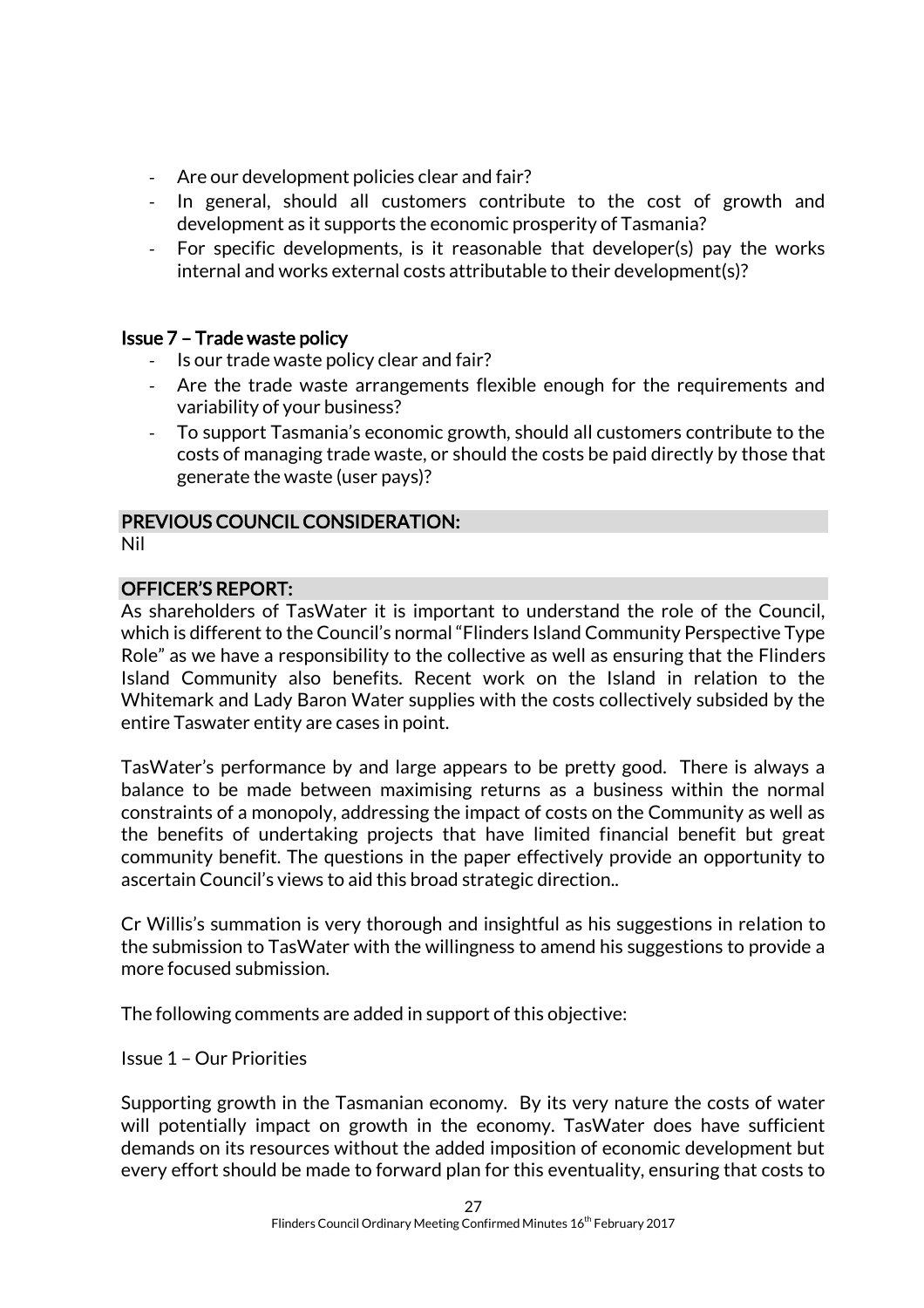upgrade services to service new developments are shared in an equitable manner. In this way new developments make a fair contribution to the resources and infrastructure that has already been provided.

Issue 2 – Investment to address key challenges

The one specific project relevant to Flinders Council that comes to mind is the potential sewerage of Lady Barron. It may be helpful if this is flagged in the submission.

Issue 3 – Customer bills

The % increase in charges should always be made on the basis of funding the Business Plan of the organisation. Given that the vast majority of operating costs are likely to be associated with the fixed assets then it seems reasonable that the fixed /variable ratio of 70:30 be retained. In order to achieve some incentive to reduce consumption a variable tiered pricing structure for water could be examined.

Although not currently relevant to Flinders the equivalent tenement methodology for charging sewerage bills is something that may have relevance in the future. For sewerage the pricing rationale is not so straight forward as costs do not necessarily directly relate to consumption.

Issue 5 - Serviced land

The question imposed that "should everyone that can access water and/or sewerage services contribute to the costs through the fixed or service charge, regardless of whether they currently are physically connected?" is a vexed one.

Cr Willis's view that only land which has access to water and/or sewerage services should contribute to costs through fixed charges only when that land is connected to those services is an easy approach to explain but will mean that those that could connect, but do not do so, could effectively be subsided by those existing users. In other states it is common practice to charge a fixed supply to address this aspect. This also potentially avoids having to charge high connection fees in the future.

### STATUTORY REQUIREMENTS:

Local Government Act 1993

### POLICY/STRATEGIC IMPLICATIONS:

By default, TasWater's responsibility.

Council's responsibility:

- 2. Infrastructure and Services An Islands' specific approach to planning and delivery to ensure community and environmental values are maintained.
	- 2.1 Plan deliver operate community infrastructure to provide levels of service that align with community needs and demand.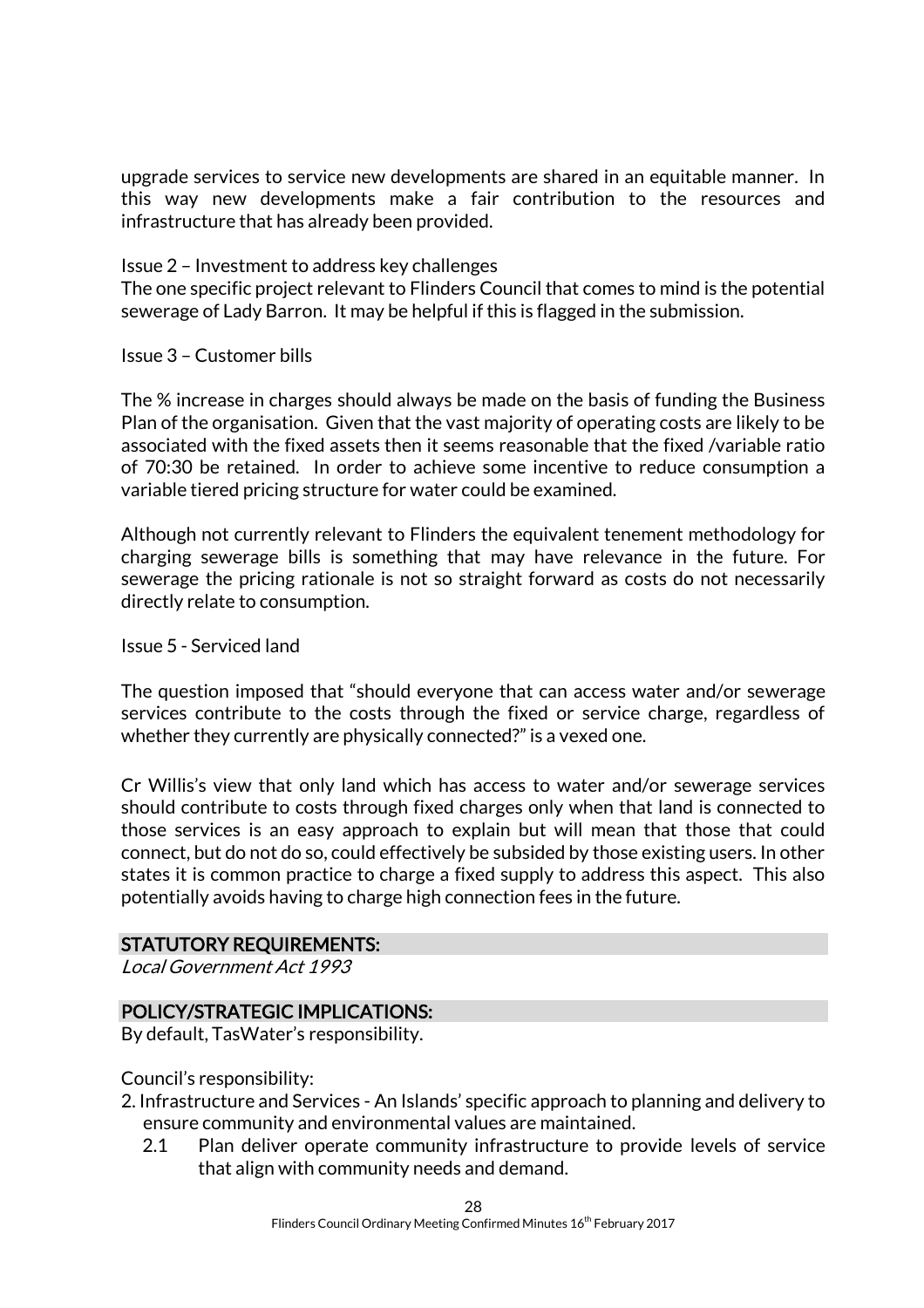- 2.4 Develop and implement solutions that mitigate environmental and health risks from wastewater treatment and disposal.
- 4. Strategic, Efficient and Effective Organisation Responding to risks and opportunities.
	- 4.5 Build financial and organisational resilience and maximise returns from Council's capital resources

4.5.1 Resources utilised to maximise financial and community returns.

5.4.2 Sustainable organisation.

### BUDGET AND FINANCIAL IMPLICATIONS:

Nil

RISK/LIABILITY:

Nil

### VOTING REQUIREMENTS:

Simple Majority

### OFFICER'S RECOMMENDATION:

To approve the proposed report, as amended by the meeting as feedback to TasWater on the Consultation Issues Paper for Price and Services Plan 3 and authorise the General Manager to provide the report to TasWater by close of business on Friday 17 February 2017.

### DECISION:

34.02.2017 Moved: Cr G Willis Seconded: Cr D Williams

That Council suspends the provisions of section 22 in accordance with Section 22 (9) of the Local Government (Meeting Procedures) Regulations 2015 to discuss this item.

### CARRIED UNANIMOUSLY (7-0)

For: Mayor Carol Cox, Deputy Mayor Marc Cobham, Cr Peter Rhodes, Cr Chris Rhodes, Cr Ken Stockton, Cr David Williams and Cr Gerald Willis.

### 35.02.2017 Moved: Cr G Willis Seconded: Cr D Williams

To approve the proposed report, as amended by the meeting as feedback to TasWater on the Consultation Issues Paper for Price and Services Plan 3 and authorise the General Manager to provide the report to TasWater by close of business on Friday 17 February 2017.

### "PROPOSED REPORT (AMENDED)

INTRODUCTION: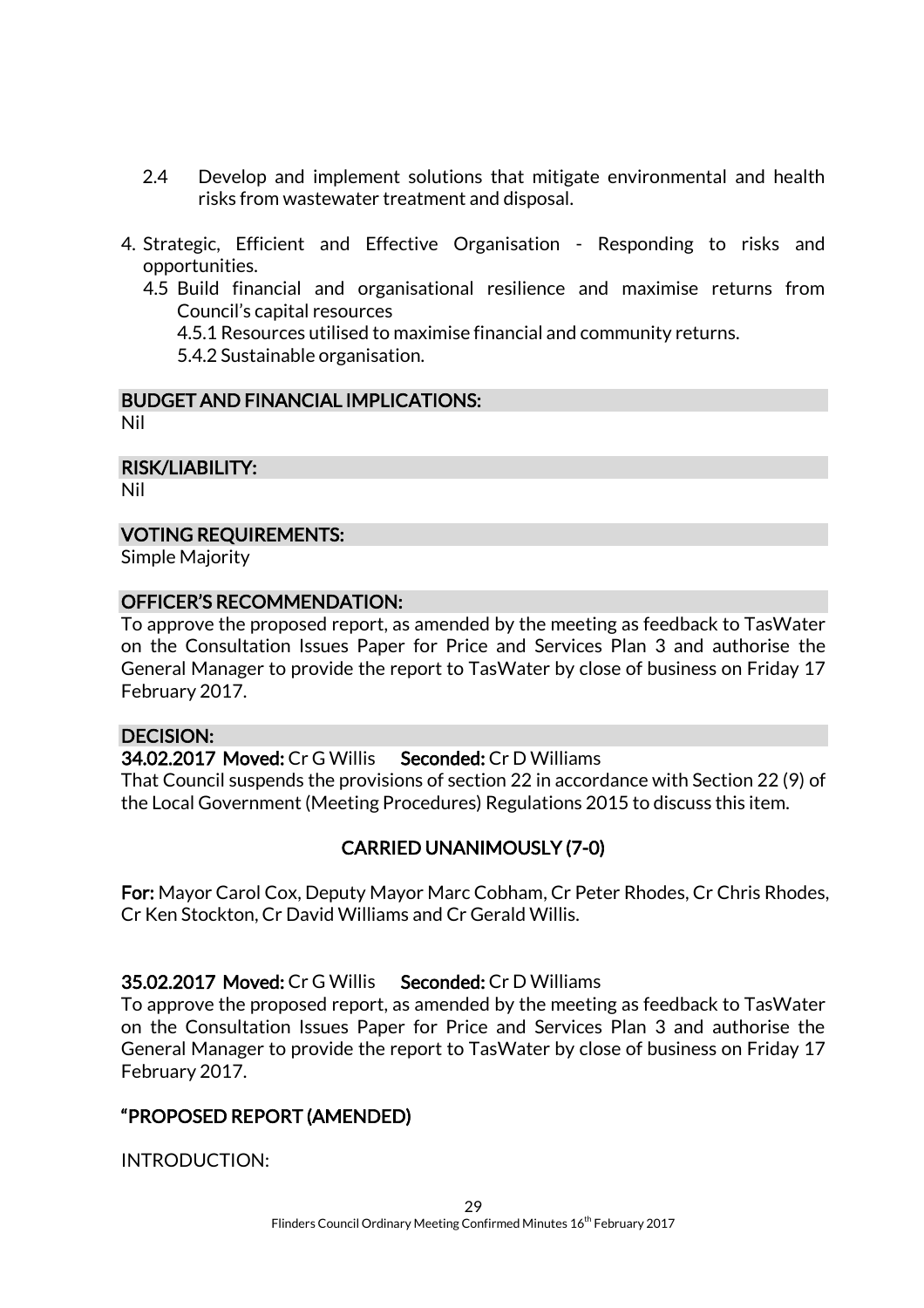This report has been provided by Flinders Council in response to a Consultation Issues Paper for Price and Services Plan 3 released by TasWater. The plan covers the period 1 July 2018 to 30 June 2021.

### PREAMBLE:

Flinders Council readily acknowledges that the Community it serves has been the beneficiary of TasWater's extensive capital expenditure program through the construction and commissioning of plants to provide potable water in the Townships of Whitemark and Lady Barron. The council further acknowledges the contribution TasWater has made in extending water and sewerage services throughout the state.

It is the considered opinion of Flinders Council that the incorporation of TasWater to manage water, sewerage and dams could not have happened for many sites throughout the state under previous models for the provision of services.

Further, it is acknowledged that TasWater has had to deal with matters relating to the merging of three former regional entities (such as different employment agreements, governance issues and pricing variations) while simultaneously managing the operations for which it was established.

It is the view of Flinders Council that TasWater has more than adequately performed given the distractions from the core business which management has had to address.

In providing this feedback attention has been paid to the issues as they have been recorded in the Consultation Issues Paper.

### ISSUE 1: Our Priorities

It is agreed that the relevant importance of the priorities are as they are written.

Supporting growth in the Tasmanian economy. By its very nature the costs of water will potentially impact on growth in the economy. TasWater does have sufficient demands on its resources without the added imposition of economic development but every effort should be made to forward plan for this eventuality, ensuring that costs to upgrade services to service new developments are shared in an equitable manner. In this way new developments make a fair contribution to the resources and infrastructure that has already been provided.

ISSUE 2: Investment to address key challenges This council agrees with the split and timing of spending across the priorities.

TasWater is aware of the need to invest in mains throughout the state. While this issue does not have direct impact in the Flinders Council region, it is an important matter for inclusion in future capital expenditure programs.